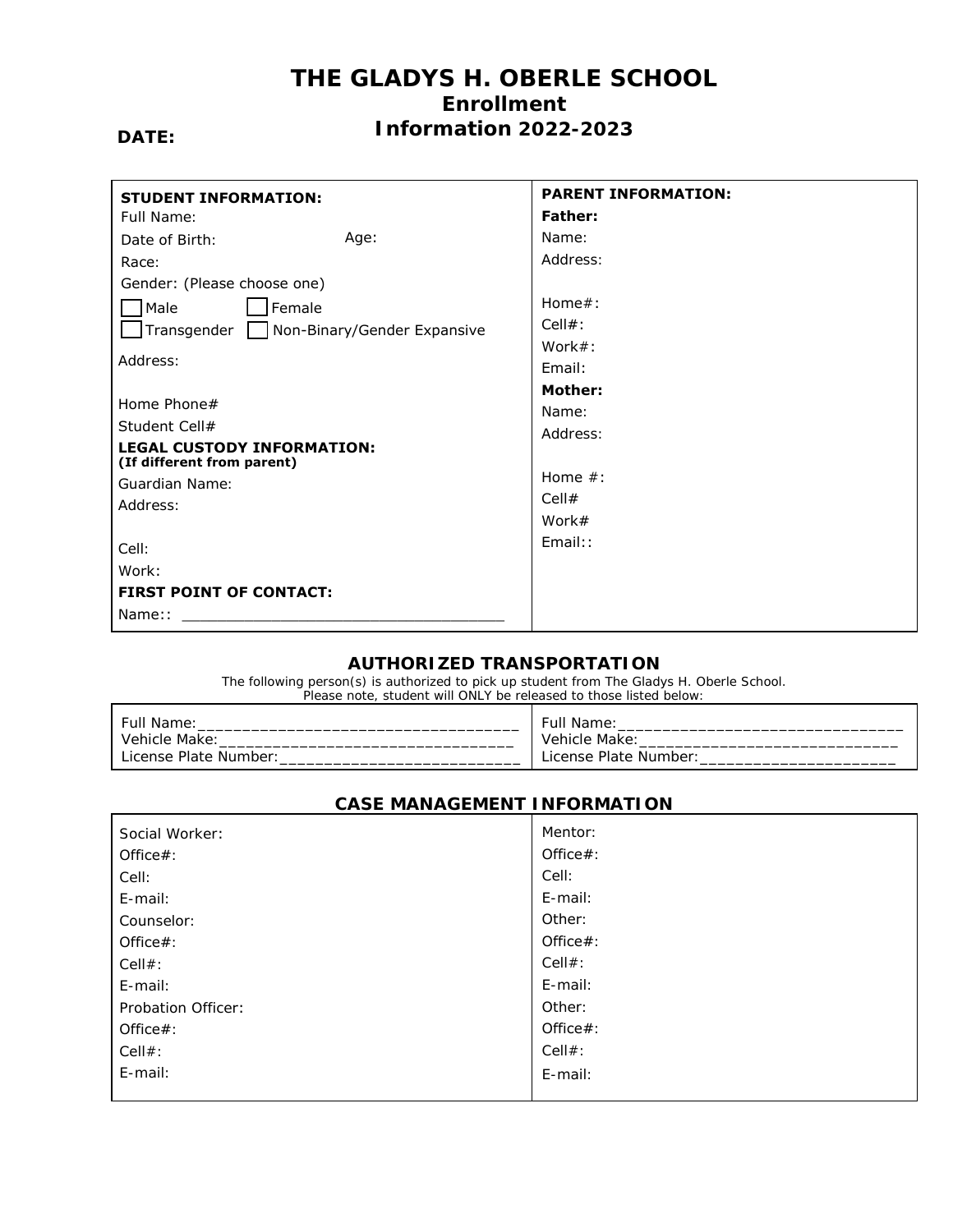### **THE GLADYS H. OBERLE SCHOOL MEDICAL INFORMATION 2022-2023**

#### **Please note that you must update this information as soon as ANY changes occur!**

| Student Name:<br>Medical Insurer:<br>Policy Number:                                                                                                                           | Physician's Name:<br>Telephone:<br>Physician's Name:<br>Telephone:                                                                                                                                                       |
|-------------------------------------------------------------------------------------------------------------------------------------------------------------------------------|--------------------------------------------------------------------------------------------------------------------------------------------------------------------------------------------------------------------------|
| List all medical conditions, allergies (include substance<br>abuse, physical and mental health):                                                                              | PrescribeddMedications:<br>1) Name of Medication:<br>Dosage:<br>Schedule:<br>2) Name of Medication:<br>Dosage:<br>Schedule:<br>3) Name of Medication:<br>Dosage:<br>Schedule:                                            |
| * Please note, per State law, a copy of your<br>child's immunization record and verification<br>that a physical has been done must be provided<br>to ERI prior to enrollment. | * If ERI personnel are to assist with administration of<br>medication(s) during school, the student's physician<br>and parent/guardian must complete and turn in the<br>Request for Medication During School Hours Form. |

#### **IN CASE OF AN EMERGENCY:**

| Name                     | Name.                    |  |  |
|--------------------------|--------------------------|--|--|
| elephone#                | elephone#                |  |  |
| Relationship to Student: | Relationship to Student: |  |  |

I, \_\_\_\_\_\_\_\_\_\_\_\_\_\_\_\_\_\_\_\_\_\_\_\_\_\_\_\_\_\_\_\_, residing in the Commonwealth of Virginia and the parent/guardian of

\_\_\_\_, a minor child born on\_\_\_\_\_\_\_\_\_\_\_\_\_\_\_\_\_\_ who resides with me, do hereby authorize and empower the staff of Employment Resources Incorporated or school chaperones to consent to administer any X-Ray examinations, anesthetic, medical, or surgical diagnosis or treatment, and hospital care to be rendered to this minor child under the general or special supervision and on the advice of a duly licensed physician or surgeon. Further, I do hereby authorize staff to contact appropriate personnel, refer and/or transport my child to an emergency service worker should he or she be deemed a danger to himself or others. Further, I do hereby authorize staff to contact appropriate personnel for a possible screening should my child appear to be under the influence of alcohol or drugs. This authorization is in effect for all school functions including transition training experience, field trips and recreational activities during the **2022-2023 school year that begins August 9, 2022 and ends July 31, 2023.**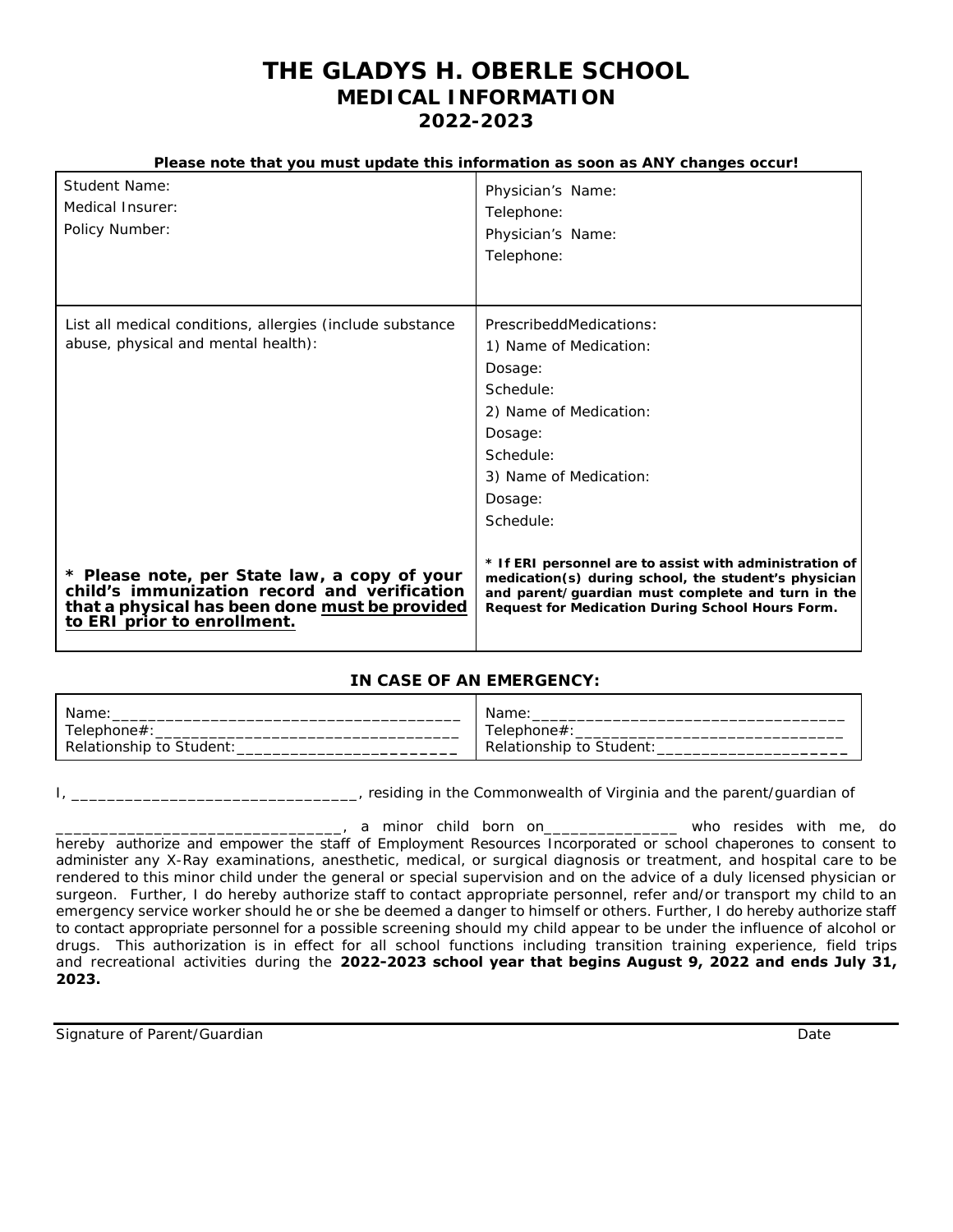### **Regulations On The Administration Of Medication/Treatment During School Hours**

No student shall be given medications/treatments during school hours except upon the written request from a licensed physician who has the responsibility for the medical management of the student. All such requests must be signed by the parent or guardian. Medication/treatments must be brought to the school by a parent/guardian.

### **Responsibility of the Parent or Guardian:**

- 1. Parents or guardians will assume full responsibility for the supplying of all medications (please ask the pharmacist to provide a separate container for the school).
- 2. Parents or guardians should deliver any medication/treatment to be administered under this policy. All controlled medication will be counted and documented at the time of delivery.

### **Responsibility of the Physician:**

- 1. A request form for each prescribed medication treatment must be completed by the student's physician, signed by the parent or guardian, and filed with the school.
- 2. Medication containers must be clearly labeled with the following information:
	- A. Student's full name
	- B. Prescriber's name
	- C. Prescriber's telephone number
	- D. Name of medication/treatment
	- E. Dosage schedule
	- F. Prescription expiration
- 3. Indicate to pharmacy if another bottle needs to be prepared for the school.

### **Responsibility of the School Personnel:**

School staff is trained in Medication Administration and Training for Youth (MATY) and follow approved medication administration procedures.

- 1. A school designee will assume responsibility for placing medication in a double-locked cabinet. Controlled medication will be counted and documented at the time of acceptance.
- 2. Per school policy, the school designee will provide the student access to all medications/treatments as ordered by the physician and will document date/time/dosage.
- 3. Discontinued or unused medications must be picked up by the parent/guardian. If not claimed by the end of the school year, the school will properly dispose of the medication.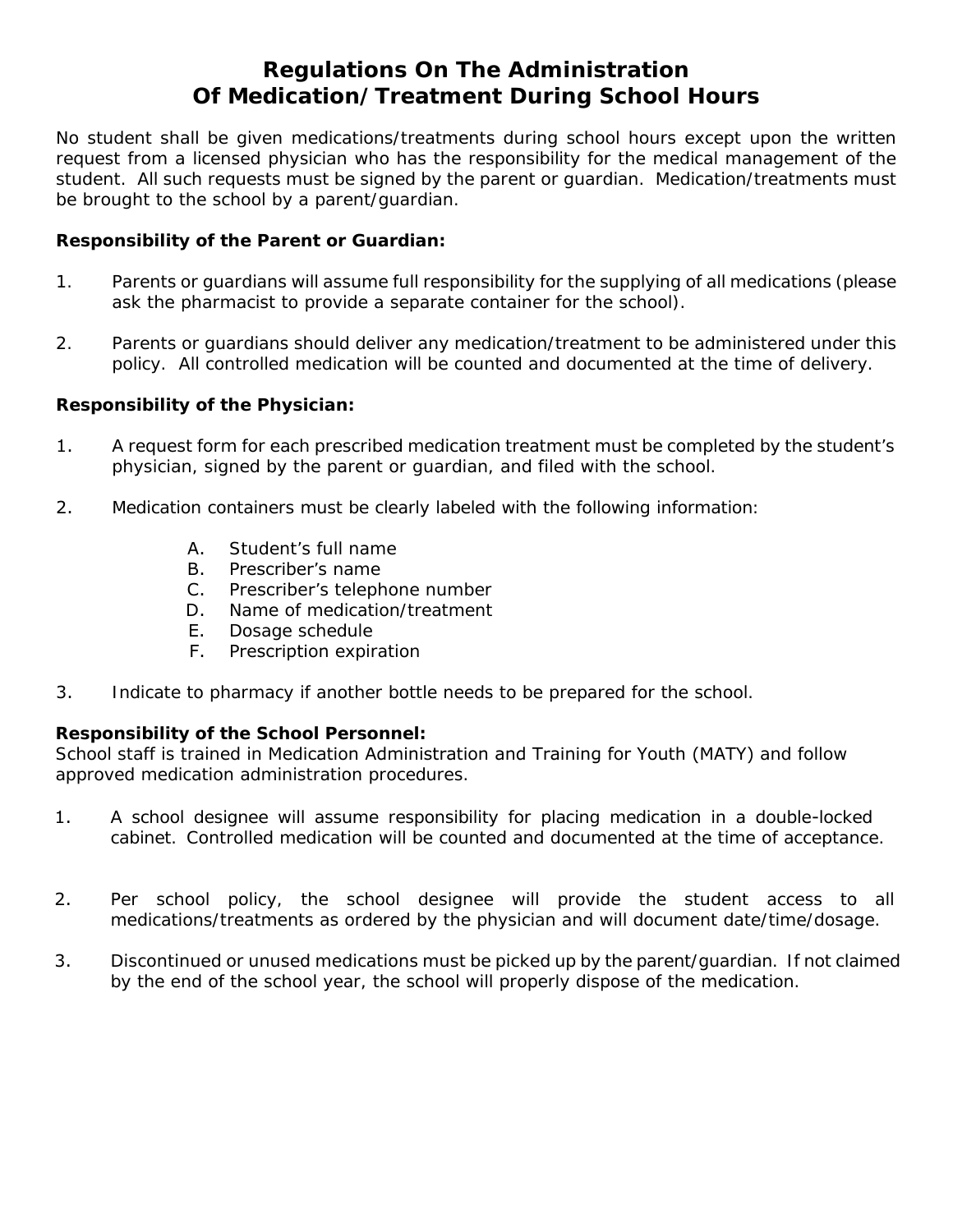## **THE GLADYS H. OBERLE SCHOOL**

**404 Willis Street Fredericksburg, VA 22401 (540) 372-6710 (540) 373-1791 FAX (888) 371-0597 toll free**

### **2022-2023**

### **REQUEST FOR MEDICATION/TREATMENT DURING SCHOOL HOURS**

#### **THIS APPLIES TO ANY MEDICAL PRESCRIPTION**

Employment Resources Incorporated (ERI) requires that if medication/treatments are to be taken by a student during the day, the school **MUST** have the following information completed and on file. In addition, this information **MUST** be updated as soon as changes occur.

### **TO BE COMPLETED BY THE PHYSICIAN: (Please print)**

| Precautions, Special Instructions, Possible Side Effects, Comments: _______________________________ |  |  |  |  |
|-----------------------------------------------------------------------------------------------------|--|--|--|--|
| <u>,这个人都是不是一个人的,我们就是一个人的,我们就是一个人的,我们就是一个人的,我们就是一个人的,我们就是一个人的,我们就是一个人的,我们就是一个人的,我们</u>               |  |  |  |  |
| ,一个人都是一个人的人,一个人都是一个人的人,一个人都是一个人的人,一个人都是一个人的人,一个人都是一个人的人,一个人都是一个人的人,一个人都是一个人的人,一个人                   |  |  |  |  |
|                                                                                                     |  |  |  |  |
|                                                                                                     |  |  |  |  |
|                                                                                                     |  |  |  |  |
|                                                                                                     |  |  |  |  |

### **TO BE COMPLETED BY PARENT OR GUARDIAN:**

I request that school personnel assist my child in taking the above medication/treatment ordered by the physician as stated and according to the directions given. I authorize a representative of the school to share information regarding this medication/treatment with a health care provider in an emergency. I understand and agree to comply with the school's policies and procedures.

\_\_\_\_\_\_\_\_\_\_\_\_\_\_\_\_\_\_\_\_\_\_\_\_\_\_\_\_\_\_\_\_\_\_\_\_\_\_\_\_ \_\_\_\_\_\_\_\_\_\_\_\_\_\_\_\_\_\_\_\_\_\_\_\_\_\_\_\_\_\_ Signature of Parent/Guardian Date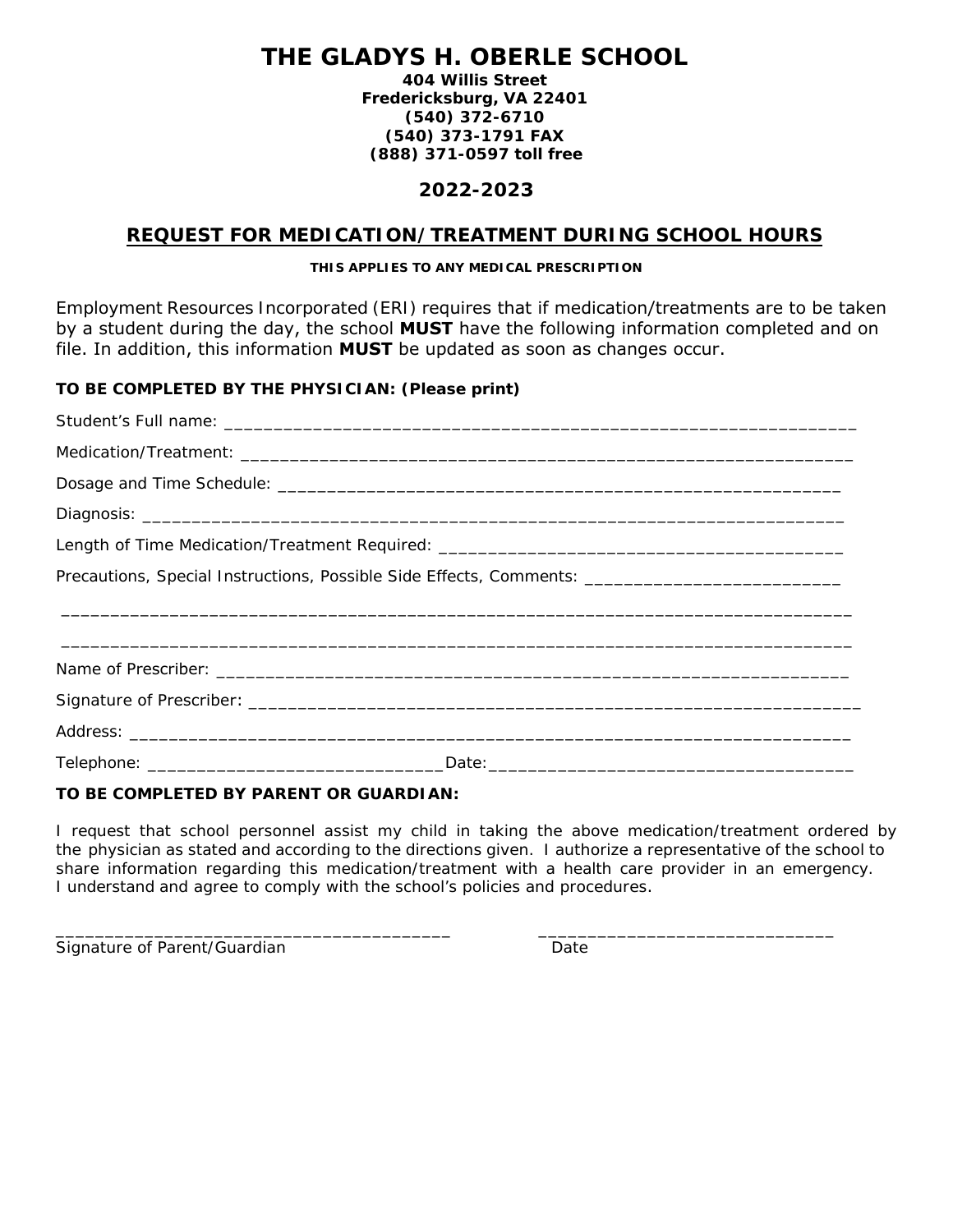### **THE GLADYS H. OBERLE SCHOOL**

**404 Willis Street Fredericksburg, VA 22401 (540) 372-6710 (888) 371-0597 toll free 2022-2023**

#### **REQUEST FOR OVER-THE-COUNTER MEDICATION/TREATMENT MEDICAL STANDING ORDERS**  *THIS APPLIES TO ANY OVER THE COUNTER MEDICATION*

Employment Resources Incorporated (ERI) **MUST** have the following information completed and on file if medication/treatments are to be taken by a student during the school day. In addition, this information **MUST** be updated as soon as changes occur:

|         | Patient's Name<br>Doctor's Name                                                                 |
|---------|-------------------------------------------------------------------------------------------------|
|         | to receive the following over the counter medications administered according to the indications |
|         | and instructions of that medication's label.                                                    |
|         |                                                                                                 |
|         | Check all that apply:                                                                           |
|         |                                                                                                 |
| $\circ$ | Acetaminophen                                                                                   |
| $\circ$ | Antacid tablets                                                                                 |
| $\circ$ | Antibiotic cream/ointment                                                                       |
| $\circ$ | Calamine (anti-itch topical)                                                                    |
| $\circ$ | Cough syrup                                                                                     |
| $\circ$ | Hydrocortisone Cream (1%)                                                                       |
| $\circ$ | Ibuprofen                                                                                       |
| $\circ$ | Menthol drops                                                                                   |
| $\circ$ | Midol                                                                                           |
| $\circ$ |                                                                                                 |
| $\circ$ |                                                                                                 |
|         |                                                                                                 |
|         |                                                                                                 |
|         |                                                                                                 |
|         |                                                                                                 |
|         |                                                                                                 |
|         | To my knowledge the patient has the following medication allergies:                             |

| Parent/Guardian Signature: | Date <sup>.</sup> |
|----------------------------|-------------------|
|----------------------------|-------------------|

**Prescriber Signature: \_\_\_\_\_\_\_\_\_\_\_\_\_\_\_\_\_\_\_\_\_\_\_\_\_\_\_\_\_\_\_\_\_\_Date: \_\_\_\_\_\_\_\_\_\_\_**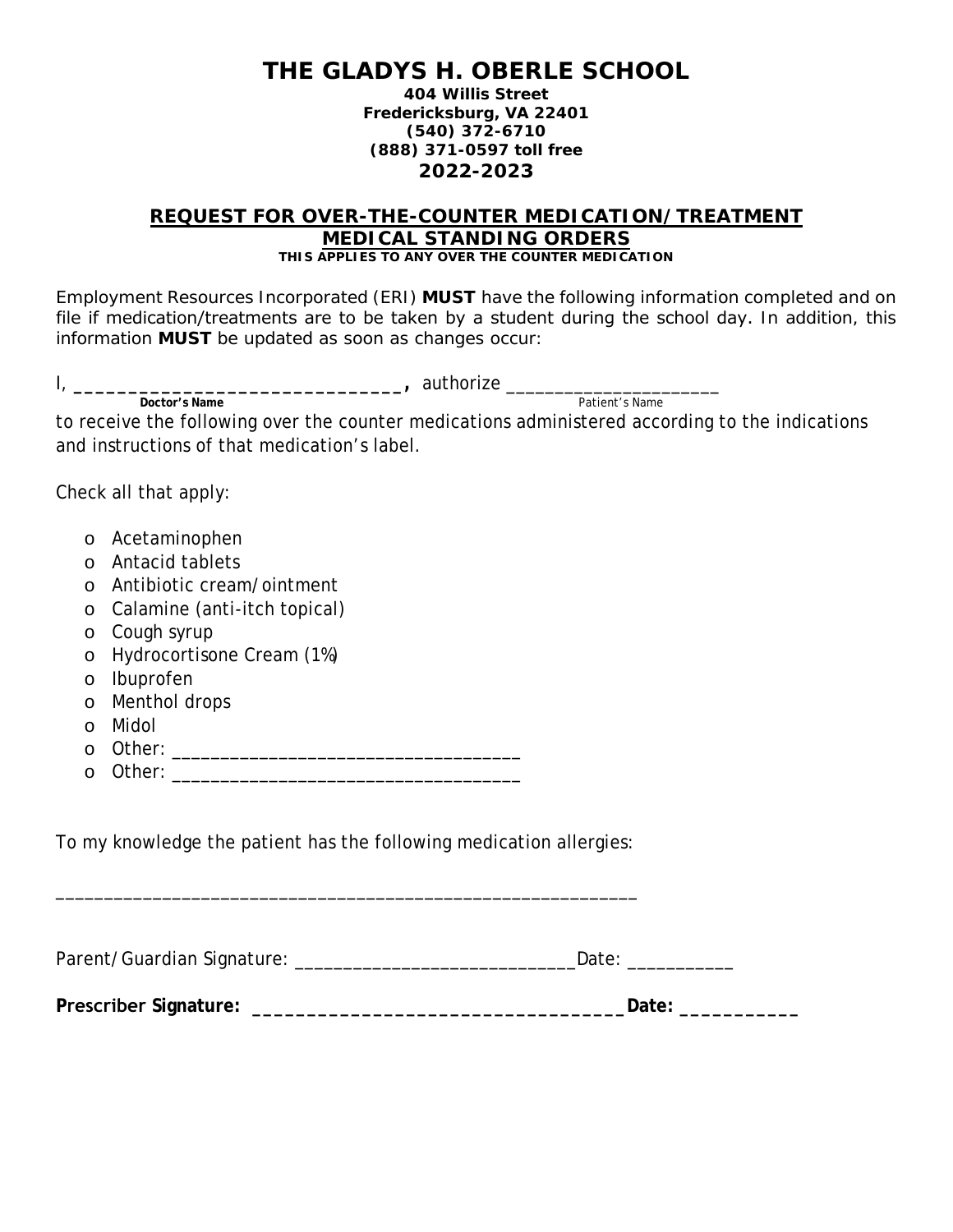# **THE GLADYS H. OBERLE SCHOOL Asthma Awareness Information 2022-2023**

| Student's Name: | $\Delta$ Date $\epsilon$<br>∩t<br>DIFII) |  |
|-----------------|------------------------------------------|--|
|                 |                                          |  |

Parent(s)/Guardian(s) Name: \_\_\_\_\_\_\_\_\_\_\_\_\_\_\_\_\_\_\_\_\_\_\_\_\_\_\_\_\_\_\_\_\_Phone: \_\_\_\_\_\_\_\_\_\_\_\_\_\_\_\_\_\_

Known Asthma Triggers: (check all that apply)

| Colds           | Mold            | Exercise         | Tree pollens |  |
|-----------------|-----------------|------------------|--------------|--|
| Dust            | Strong odors    | Grass            | Flowers      |  |
| Excitement      | Weather changes | Animals          | Smoke        |  |
| Food (specify): |                 | Other (specify): |              |  |

Typical Signs and Symptoms of an asthmatic episode: (check all that apply)

| Fatigue               | Rapid respirations         | Dark circles under the eyes |
|-----------------------|----------------------------|-----------------------------|
| Flaring nostrils      | Persistent coughing        | Gray/blue lips/fingernails  |
| Difficulty playing    | Difficulty eating          | Difficulty drinking         |
| Difficulty talking    | Face red, pale, or swollen | Wheezing                    |
| Sucking in chest/neck | Mouth open(panting)        | Agitation                   |
| Grunting              | Restlessness               | Complains of chest pain or  |
|                       |                            | tightness                   |

 $Other(s):$ 

| Parent/Guardian Signature:<br>$\cdots$ | лат |
|----------------------------------------|-----|
|----------------------------------------|-----|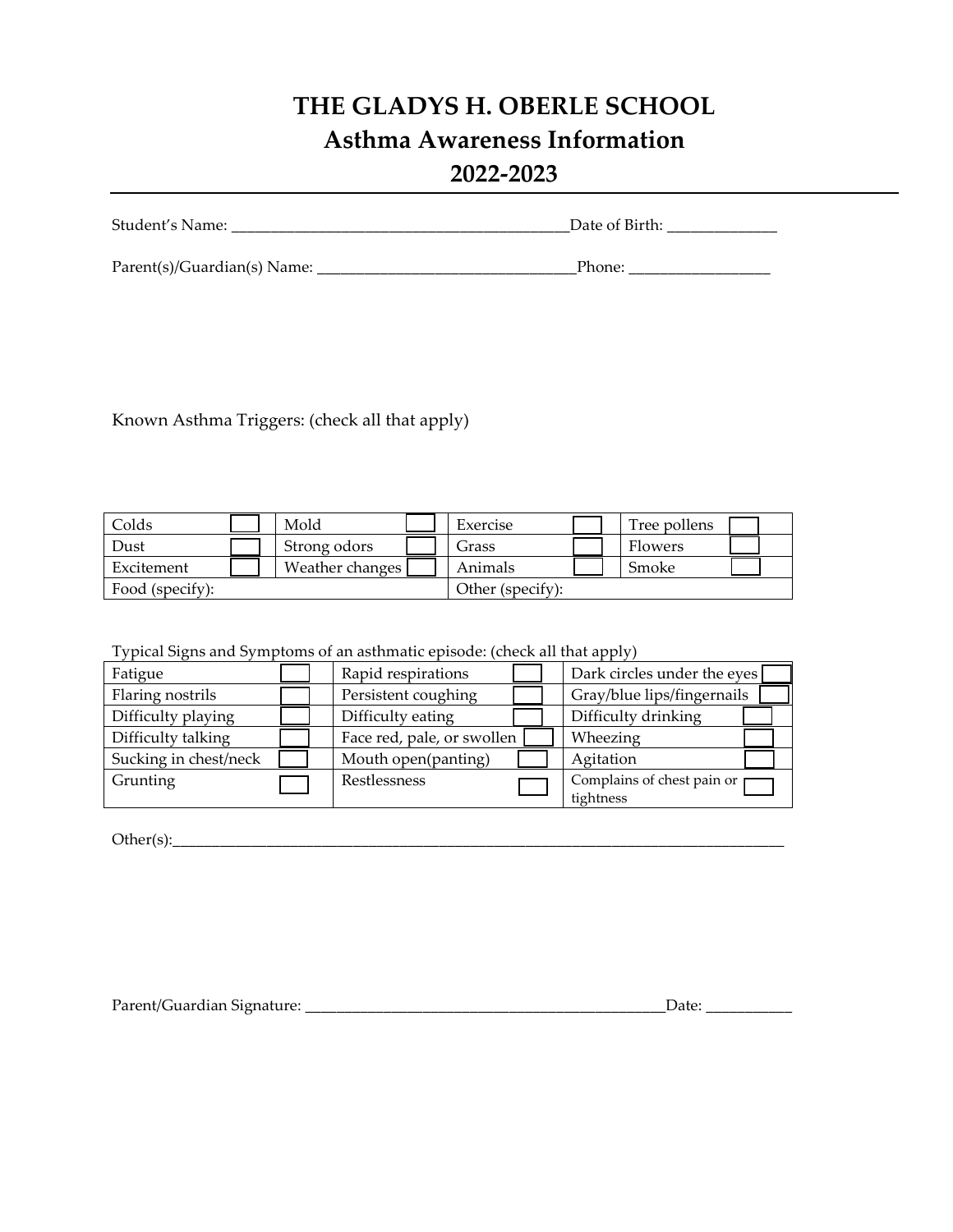### **THE GLADYS H. OBERLE SCHOOL Flu and Illness Agreement 2022-2023**

To ensure the safety of all students and staff, I will keep my child home from school if they show symptoms of the flu to include fever (100 degrees Fahrenheit, 37.8 degree Celsius or greater), cough, sore throat, a runny or stuffy nose, body aches, headache, and feeling very tired. I will not send my child back to school until at least 24 hours after they are symptom free and have not had a fever, or signs or a fever, without the use of fever-reducing medications.

In the event, my child becomes ill at school with at least two flu-like symptoms, I will make arrangements for my child to be picked up within one (1) hour of being notified.

I have read and agree to comply with the Gladys H. Oberle School Flu and Illness Agreement. I understand that it is my responsibility to make arrangements for my child to be picked up from school within one (1) hour in the event he or she presents with at least two (2) flu-like symptoms.

Print Parent/Guardian Name: \_\_\_\_\_\_\_\_\_\_\_\_\_\_\_\_\_\_\_\_\_\_\_\_\_\_\_\_\_\_\_\_\_\_\_\_\_\_\_\_\_

| Signature Parent/Guardian: |      |
|----------------------------|------|
|                            | Date |
|                            |      |
|                            |      |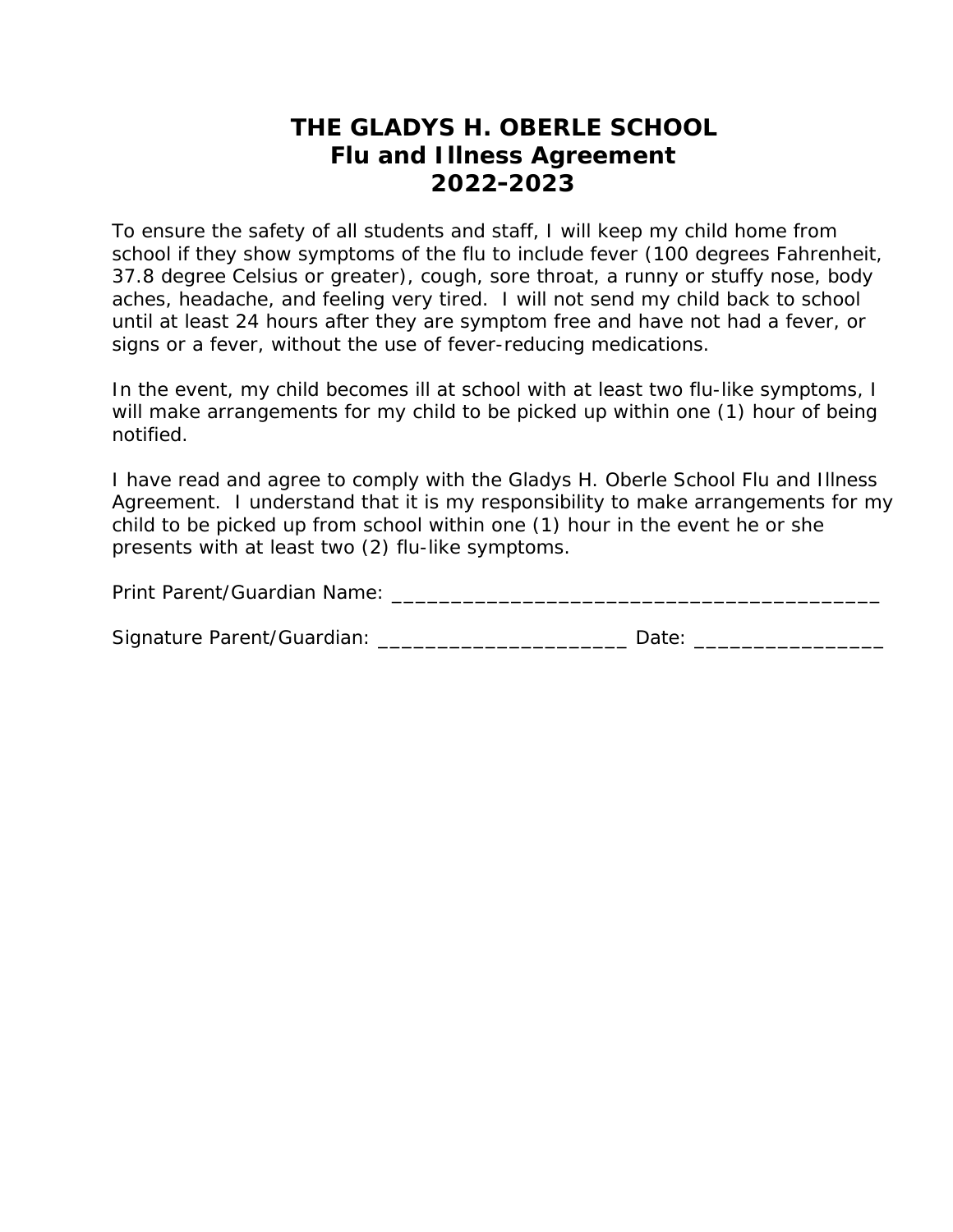## **THE GLADYS H. OBERLE SCHOOL Mask Opt-Out Form 2022-2023**

The Gladys H. Oberle School adheres to recommended CDC mitigation strategies including the use of face masks to protect staff and students against the spread of COVID-19. As of **March 1, 2022**, parents who do not want their child to participate in this effort may opt out. However, face masks are required during transit in school vehicles. There may be times when off-site activities including, but not limited to, field trips or communitybased learning excursions are planned to enrich and enhance your child's educational experiences. Students who do not comply with this regulation shall not attend such events.

I further acknowledge and agree to keep my child home from school if they show any symptoms associated with COVID to include, but not limited to, fever (100.5 degrees Fahrenheit, 37.8 degree Celsius or greater), fatigue, cough, sore throat, congestion, body aches, headache, shortness of breath, loss of taste/smell, nausea, and diarrhea. I will contact the school to report suspected or confirmed cases of COVID-19 and make arrangements for virtual learning until my child has been cleared to return to in-person learning in accordance to CDC guidelines. In the event my child becomes symptomatic at school, I will make arrangements for my child to be picked up within one (1) hour of being notified.

A parent or guardian's decision to "Opt-Out" their child from the masking mitigation strategy no way changes or exempts their child from required quarantines following exposure to a person during the school day who later tests positive for COVID. A parent or guardian may at any time rescind the "Opt Out" status for their child by notifying the school in writing.

By signing, I authorize the right for my child to not wear a face mask while at school. I have also read and agree to comply with the supplemental terms of this contract as outlined above.

| Parent/Guardian Name:      |       |
|----------------------------|-------|
| Signature Parent/Guardian: | Date: |
| Student's Name:            |       |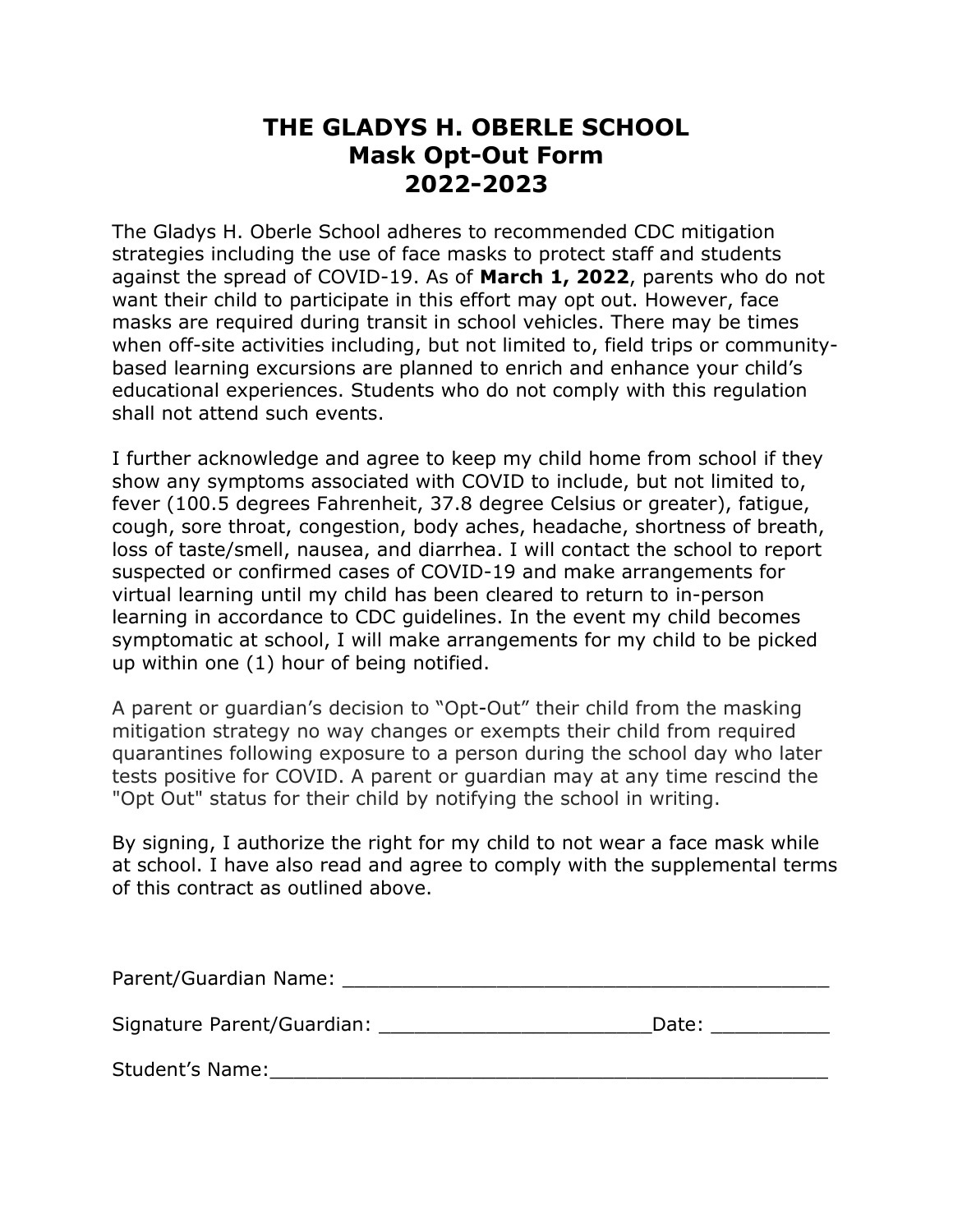### **THE GLADYS H. OBERLE SCHOOL Permission to Transport 2022-2023**

This permission form allows Employment Resources Incorporated (ERI) to transport students to and from various school-related activities including but not limited to: PE, field trips, transition training experience. All students must obey the following transportation rules:

- 1) Students must sit in assigned seats
- 2) Students must wear seat belts
- 3) Students must remain in their seats while the vehicle is in motion
- 4) Students must maintain appropriate behavior and language
- 5) Students may not open windows or doors without permission
- 6) Students may not operate the vehicle's radio

Each vehicle is equipped with a first aid kit, fire extinguisher, road safety equipment as well as a cell phone. Staff has been instructed to stop the vehicle the moment that their concentration is broken by a student's inappropriate behavior.

Students who are unable to follow these safety rules will be prohibited to ride in company vehicles. ERI will not make alternate transportation arrangements for the student.

\*\*\*\*\*\*\*\*\*\*\*\*\*\*\*\*\*\*\*\*\*\*\*\*\*\*\*\*\*\*\*\*\*\*\*\*\*\*\*\*\*\*\*\*\*\*\*\*\*\*\*\*\*\*\*\*\*\*\*\*\*\*\*\*\*\*\*

Student's Full Name:\_\_\_\_\_\_\_\_\_\_\_\_\_\_\_\_\_\_\_\_\_\_\_\_\_\_\_\_\_\_\_\_\_\_\_\_\_\_\_\_\_\_\_\_DOB:\_\_\_\_\_\_\_\_\_\_\_\_\_\_\_

I hereby acknowledge that participation in The Gladys H. Oberle School programs requires that ERI transport my child to and from certain school-related activities. I agree and acknowledge that neither the Board of Employment Resources Incorporated, nor its officers, agents or employees, shall have any liability to me or to my heirs or legal representatives as a result of any loss, injury or damage (including death) incurred or suffered by my child in connection with such transportation. I further expressly waive all rights, claims, causes of action and the like, of any nature whatsoever, which I or my heirs' legal representatives may have against Employment Resources Incorporated in connection with my child's participation in and transportation to and from school-sponsored activities.

Parent/Guardian Signature: \_\_\_\_\_\_\_\_\_\_\_\_\_\_\_\_\_\_\_\_\_\_\_\_\_\_\_\_\_\_\_\_\_\_\_\_\_\_\_

Printed Name:\_\_\_\_\_\_\_\_\_\_\_\_\_\_\_\_\_\_\_\_\_\_\_\_\_\_\_\_\_\_\_\_\_\_\_\_\_\_\_\_\_\_\_\_\_\_\_\_\_\_ Date:\_\_\_\_\_\_\_\_\_\_\_\_\_\_\_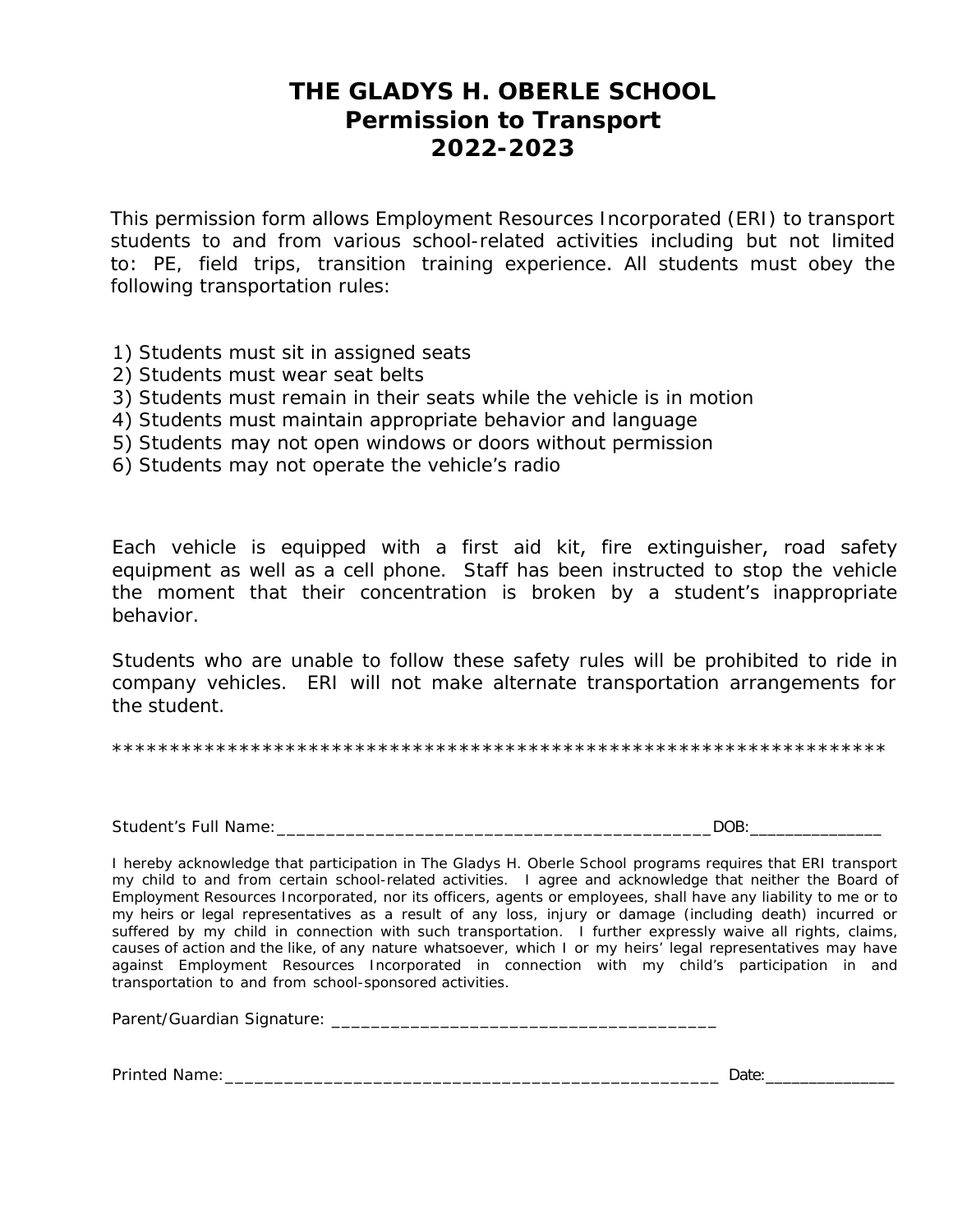## **THE GLADYS H. OBERLE SCHOOL Permission to Photograph 2022-2023**

I give permission for\_\_\_\_\_\_\_\_\_\_\_\_\_\_\_\_\_\_\_\_\_\_\_\_\_\_\_\_\_\_\_\_\_\_\_\_ to be photographed or videotaped. I understand that the photographs or video may be incorporated into ERI's oral and electronic presentations and written publications to include but not limited to newsletters, catalogs, brochures, webpage, social media, and newspaper articles.

\_\_\_\_\_\_\_\_\_\_\_\_\_\_\_\_\_\_\_\_\_\_\_\_\_\_\_\_\_\_\_\_\_\_\_\_\_\_\_\_\_\_\_\_\_\_\_\_\_\_\_\_\_\_\_\_\_\_\_\_\_\_\_\_\_\_\_\_\_\_\_\_\_\_

| Parent/Guardian Signature | Date |
|---------------------------|------|
|---------------------------|------|

## **THE GLADYS H. OBERLE SCHOOL Permission to View Videos 2022-2023**

I give permission for\_\_\_\_\_\_\_\_\_\_\_\_\_\_\_\_\_\_\_\_\_\_\_\_\_\_\_\_\_\_\_\_\_\_\_\_\_ to view videos while attending ERI's Gladys H. Oberle School. Videos will be used as an educational resource and for occasional recreational purposes only. I understand that only those videos deemed appropriate by ERI school staff will be viewed.

\_\_\_\_\_\_\_\_\_\_\_\_\_\_\_\_\_\_\_\_\_\_\_\_\_\_\_\_\_\_\_\_\_\_\_\_\_\_\_\_\_\_\_\_\_\_\_\_\_\_\_\_\_\_\_\_\_\_\_\_\_\_\_\_\_\_\_\_\_\_\_\_\_ Parent/Guardian Signature **Date** Date Date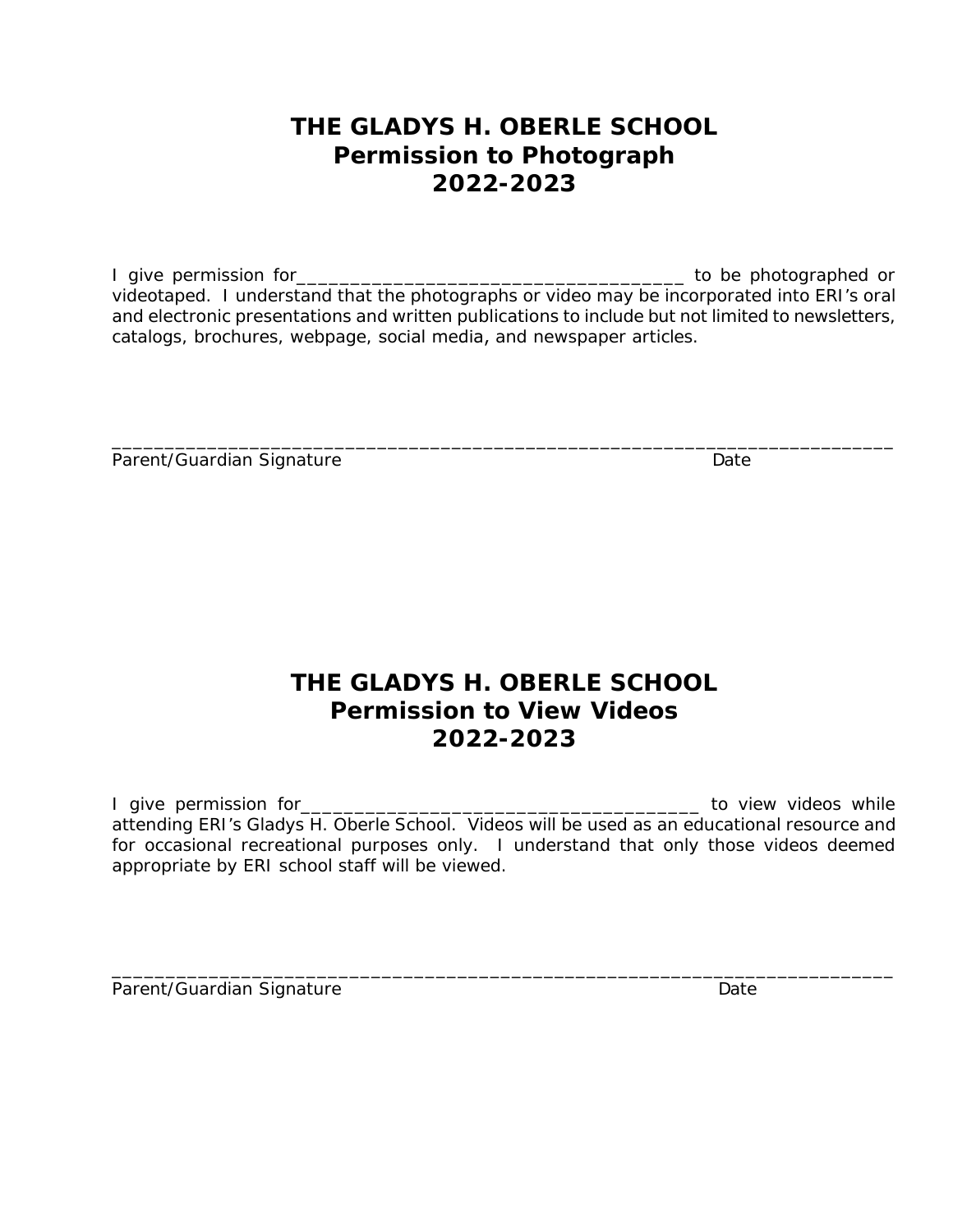## **Acceptable Use Policy**

We are pleased to offer the students of The Gladys H. Oberle School access to the computers and the Internet. To gain access to the Internet, all students under the age of 18 must obtain parental permission and must sign and return this form to the school. Students 18 and over may sign their own forms.

Access to the Internet will enable students to explore thousands of libraries, databases, and bulletin boards while exchanging messages with the Internet users throughout the world. Families should be warned that some material accessible via the Internet may contain items that are illegal, defamatory, inaccurate, or potentially offensive to some people. While our intent is to make Internet access available to further educational goals and objectives, students may find ways to access other materials as well. We believe that the benefits to students from access to the Internet, in the form of information resources and opportunities for collaboration, exceed any disadvantages. The Gladys H. Oberle School supports and respects each family's right to decide whether or not to apply for access.

#### **\*\*\*\*\*\*\*\*\*\*\*\*\*\*\*\*\*\*\*\*\*\*\*\*\*\*\*\*\*\*\*\*\*\*\*\*\*\*\*\*\*\*\*\*\*\*\*\*\*\*\*\*\*\*\*\*\*\*\*\*\*\*\*\*\*\*\*\*\*\*\*\*\***

#### **The Gladys H. Oberle School Internet Rules**

Students are responsible for good behavior on school computer networks. Communications on the network are often public in nature. General school rules for behavior and communications apply.

The network is provided for students to conduct research and communicate with others. Access to network services is given to students who agree to act in a considerate and responsible manner. Parent permission is required. Access is a privilege - not a right. Access entails responsibility.

Individual users of the computer networks are responsible for the behavior and communications over those networks. It is presumed that users will comply with school standards and will honor the agreements they have signed. Within reason, freedom of speech and access to information will be honored. Teachers will guide students toward appropriate materials. School personnel will attempt to restrict, monitor or control the communications of the individuals utilizing the network.

Network storage areas are treated as other areas in the facility- administrators may review files and communications to maintain system integrity and ensure that users are using the system responsibly. Students should not expect that files stored on school servers will be private.

#### **The following are not permitted:**

- Χ Sending or displaying offensive messages or jokes
- Χ Using obscene language
- Χ Harassing, insulting or attacking others
- Χ Damaging computers, computer systems or computer networks
- Χ Violating copyright laws
- Χ Using another's password
- Χ Trespassing in another's folders, work or files
- Χ Intentionally wasting limited resources
- Χ Employing the network for personal or commercial purposes

**Violations may result in a loss of access as well as other disciplinary or legal action. Students found guilty of damaging or destroying a computer and related equipment will be required to pay restitution to Employment Resources Incorporated.**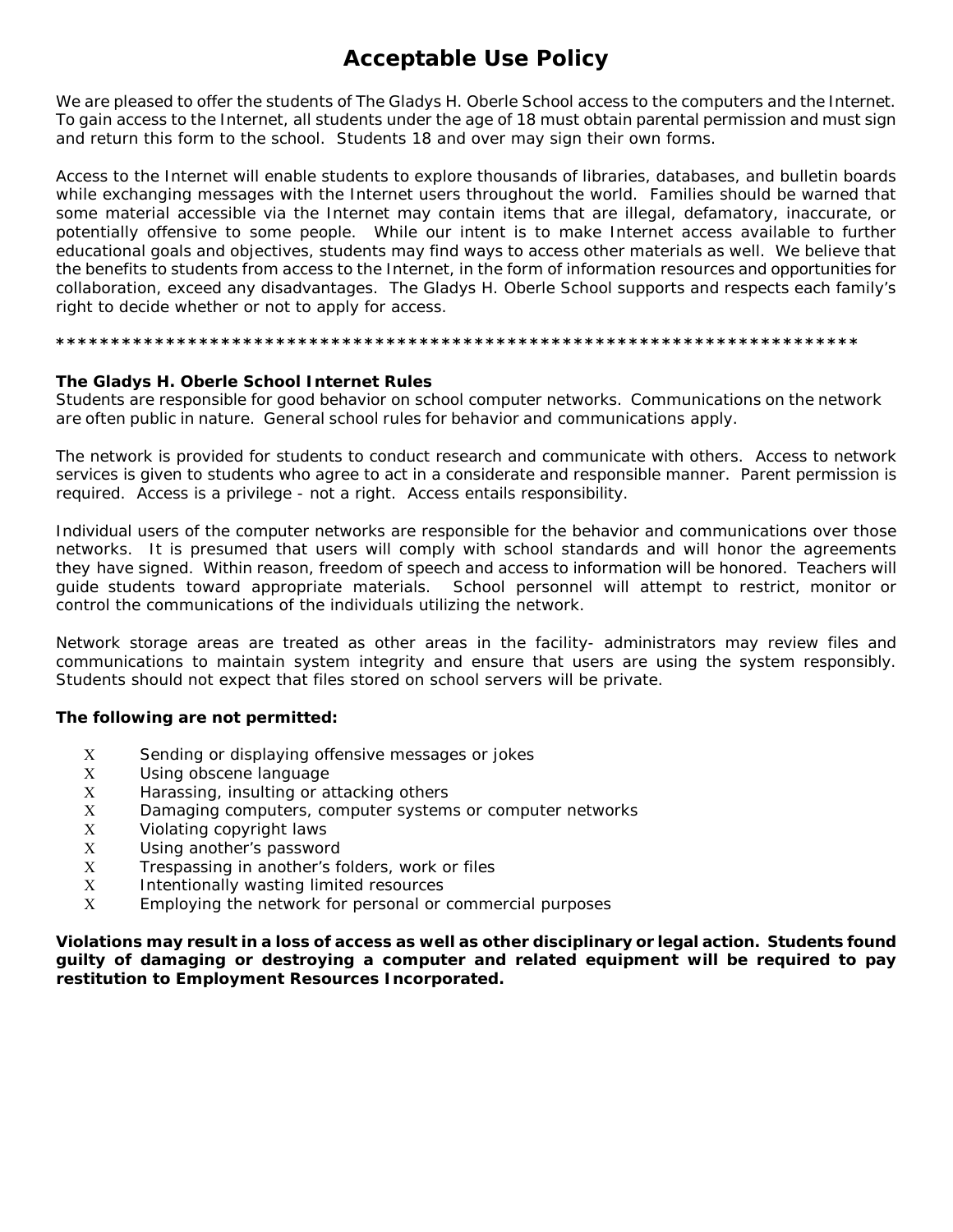## **THE GLADYS H. OBERLE SCHOOL Computer Network and Internet User Agreement and Parent Permission Form 2022-2023**

As a user of Employment Resources Incorporated's computer network, I hereby agree to comply with the rules outlined in the Acceptable Use Policy. I will honor all relevant laws and restrictions. Further, I understand that violation of the Acceptable Use Policy will result in the termination of my computer usage privileges as well as possible legal charges. I agree to pay Employment Resources Incorporated restitution for any and all damage that I cause to corporation computers and computerrelated equipment.

Print Student Name: \_\_\_\_\_\_\_\_\_\_\_\_\_\_\_\_\_\_\_\_\_\_\_\_\_\_\_\_\_\_\_\_\_\_\_\_\_\_\_\_\_\_\_\_\_\_\_\_\_\_\_\_\_\_\_\_\_\_

Student Signature: \_\_\_\_\_\_\_\_\_\_\_\_\_\_\_\_\_\_\_\_\_\_\_\_\_\_\_\_\_\_\_\_\_\_\_\_\_\_\_\_\_\_\_\_\_\_\_\_\_\_\_\_\_\_\_\_\_\_\_\_

Date:  $\Box$ 

As the parent or legal guardian of the minor student signing above, I grant permission for my son or daughter to access networked computer services such as electronic mail and the Internet. I understand that individuals and families may be held liable for violations. I understand that some materials on the Internet may be objectionable, but I accept responsibility for guidance of the Internet use and setting and conveying standards for my daughter or son to follow when selecting, sharing or exploring information and media.

I further understand that violation of the Acceptable Use Policy will result in the termination of my child's computer usage privileges as well as possible legal charges. I agree to pay Employment Resources Incorporated restitution for any and all damage incurred by my child.

Print Parent Name: \_\_\_\_\_\_\_\_\_\_\_\_\_\_\_\_\_\_\_\_\_\_\_\_\_\_\_\_\_\_\_\_\_\_\_\_\_\_\_\_\_\_\_\_\_\_\_\_\_\_\_\_\_\_\_\_\_\_\_\_

Parent Signature: \_\_\_\_\_\_\_\_\_\_\_\_\_\_\_\_\_\_\_\_\_\_\_\_\_\_\_\_\_\_\_\_\_\_\_\_\_\_\_\_\_\_\_\_\_\_\_\_\_\_\_\_\_\_\_\_\_\_\_\_\_

Date: \_\_\_\_\_\_\_\_\_\_\_\_\_\_\_\_\_\_\_\_\_\_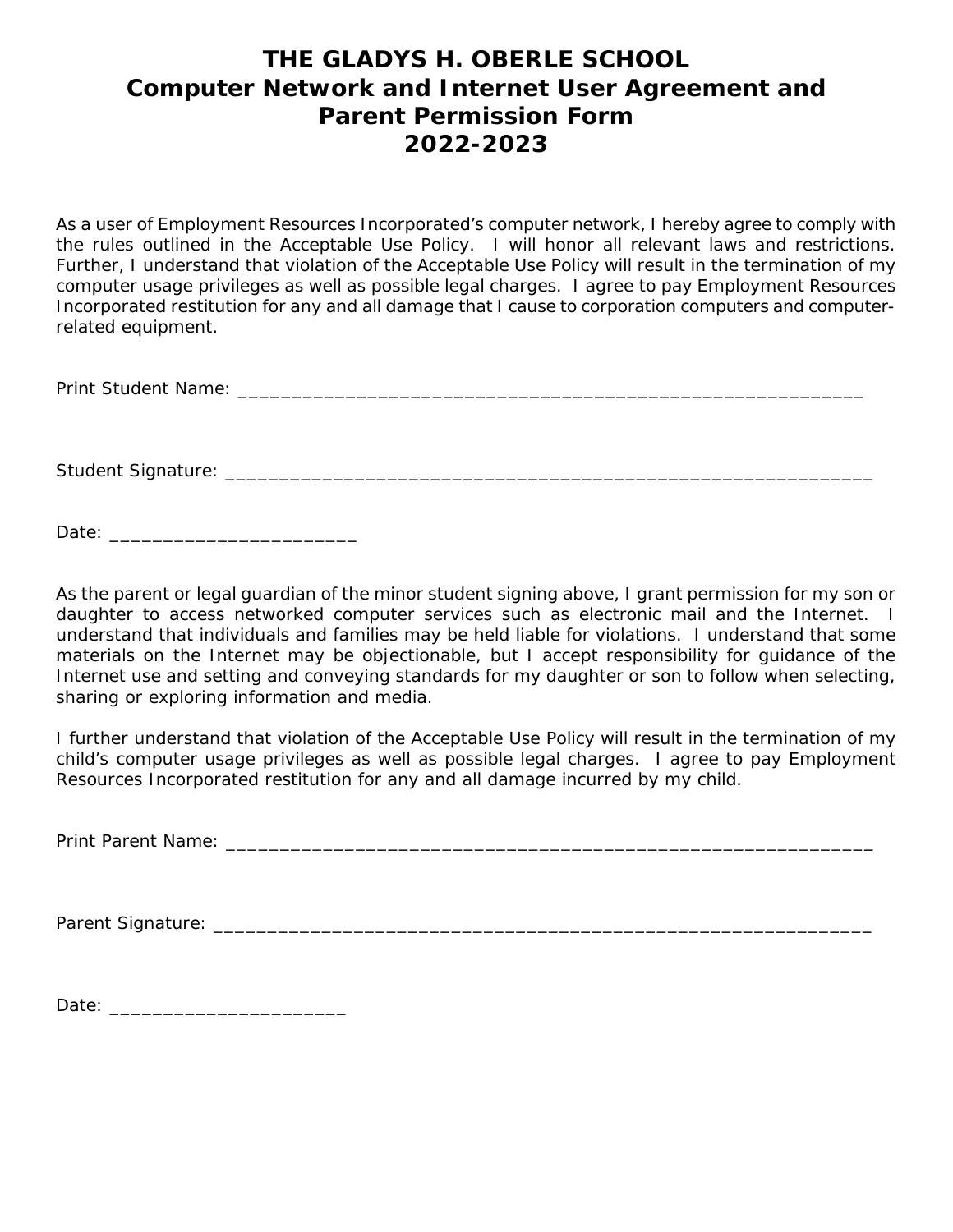## **THE GLADYS H. OBERLE SCHOOL Google Classroom Email Assignment Parent Permission Form 2022-2023**

The Gladys H. Oberle School utilizes Google Classroom, a product of G Suite for Education, as a part of the general curriculum. The platform integrates with Google's other tools including Google Drive, Docs, Sheets, Slides, and calendar to help teachers:

- Streamline how they manage classes.
- Digitally organize, distribute, and collect assignments, course materials, and student work.
- Communicate with students about their classwork by posting announcements and reminders about assignments, see who has or has not completed their work.
- Check in with individual students privately, answer their questions, and offer support.
- Give students timely feedback on their assignments and assessments.

Upon enrollment, students are assigned a Gmail account under The Gladys H. Oberle G Suite for Education account. This email address may be used for student to communicate with their teacher and complete work assignments. This is the main platform that is used in the event the school needs to utilize distance learning.

**\***If a student is under the age of 13, the parent **MUST** give permission for the student to be assigned an email account. Oberle staff will assist the parent in this process.

### **I give my permission for my student to be assigned an email address upon enrollment to be used as a part of the curriculum.**

Print Student Name: \_\_\_\_\_\_\_\_\_\_\_\_\_\_\_\_\_\_\_\_\_\_\_\_\_\_\_\_\_\_\_\_\_

Print Parent/Guardian Name: \_\_\_\_\_\_\_\_\_\_\_\_\_\_\_\_\_\_\_\_\_\_\_\_\_\_\_

Signature Parent/Guardian: \_\_\_\_\_\_\_\_\_\_\_\_\_\_\_\_\_\_\_\_\_\_\_\_\_\_\_\_ Date: \_\_\_\_\_\_\_\_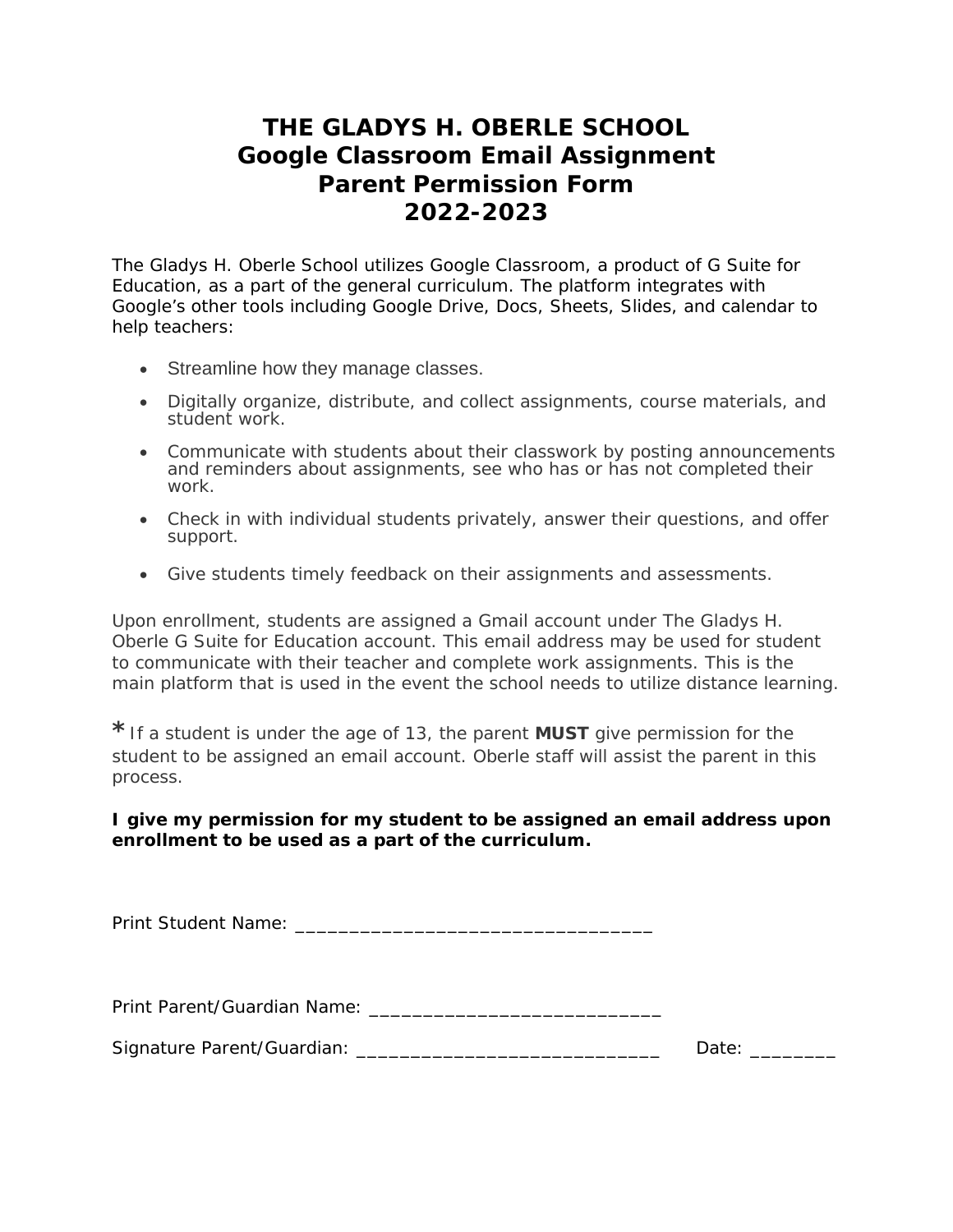## **THE GLADYS H. OBERLE SCHOOL Email Contact Information 2022-2023**

Student Name: \_\_\_\_\_\_\_\_\_\_\_\_\_\_\_\_\_\_\_\_\_\_\_\_\_\_\_\_\_\_\_\_\_\_\_\_\_\_

We send a variety of information to parents and families through email. Please provide us with the email address you would like for us to use.

Email: \_\_\_\_\_\_\_\_\_\_\_\_\_\_\_\_\_\_\_\_\_\_\_\_\_\_\_\_\_\_\_\_\_\_\_\_\_\_\_\_\_\_\_\_\_

Email: \_\_\_\_\_\_\_\_\_\_\_\_\_\_\_\_\_\_\_\_\_\_\_\_\_\_\_\_\_\_\_\_\_\_\_\_\_\_\_\_\_\_\_\_\_

Gradelink is our online student information system. With Gradelink you can stay updated on you or your child's academic progress at school. Upon student enrollment, each family will be provided with a login and password so that they are able to access this secure information. The login and password will remain the same while they are enrolled in our program. The following information is available to you when you log in to Gradelink:

- Current Grade in each class
- Descriptions, Grades, and Teacher Comments for graded assignments
- Descriptions and Due Dates for upcoming assignments
- Email Alerts you can configure for grades and attendance
- Behavioral Progress

To access this information go to **[www.gradelink.com](http://www.gradelink.com/)**

If you do not have access to the internet and would prefer to have information sent in the mail, you may request that.

 $\Box$  I would prefer to have reports sent in the mail.

\_\_\_\_\_\_\_\_\_\_\_\_\_\_\_\_\_\_\_\_\_\_\_\_\_\_\_\_\_\_\_\_\_\_\_\_\_\_\_\_\_\_\_\_\_

\_\_\_\_\_\_\_\_\_\_\_\_\_\_\_\_\_\_\_\_\_\_\_\_\_\_\_\_\_\_\_\_\_\_\_\_\_\_\_\_\_\_\_\_\_

\_\_\_\_\_\_\_\_\_\_\_\_\_\_\_\_\_\_\_\_\_\_\_\_\_\_\_\_\_\_\_\_\_\_\_\_\_\_\_\_\_\_\_\_\_

Please use the following mailing address: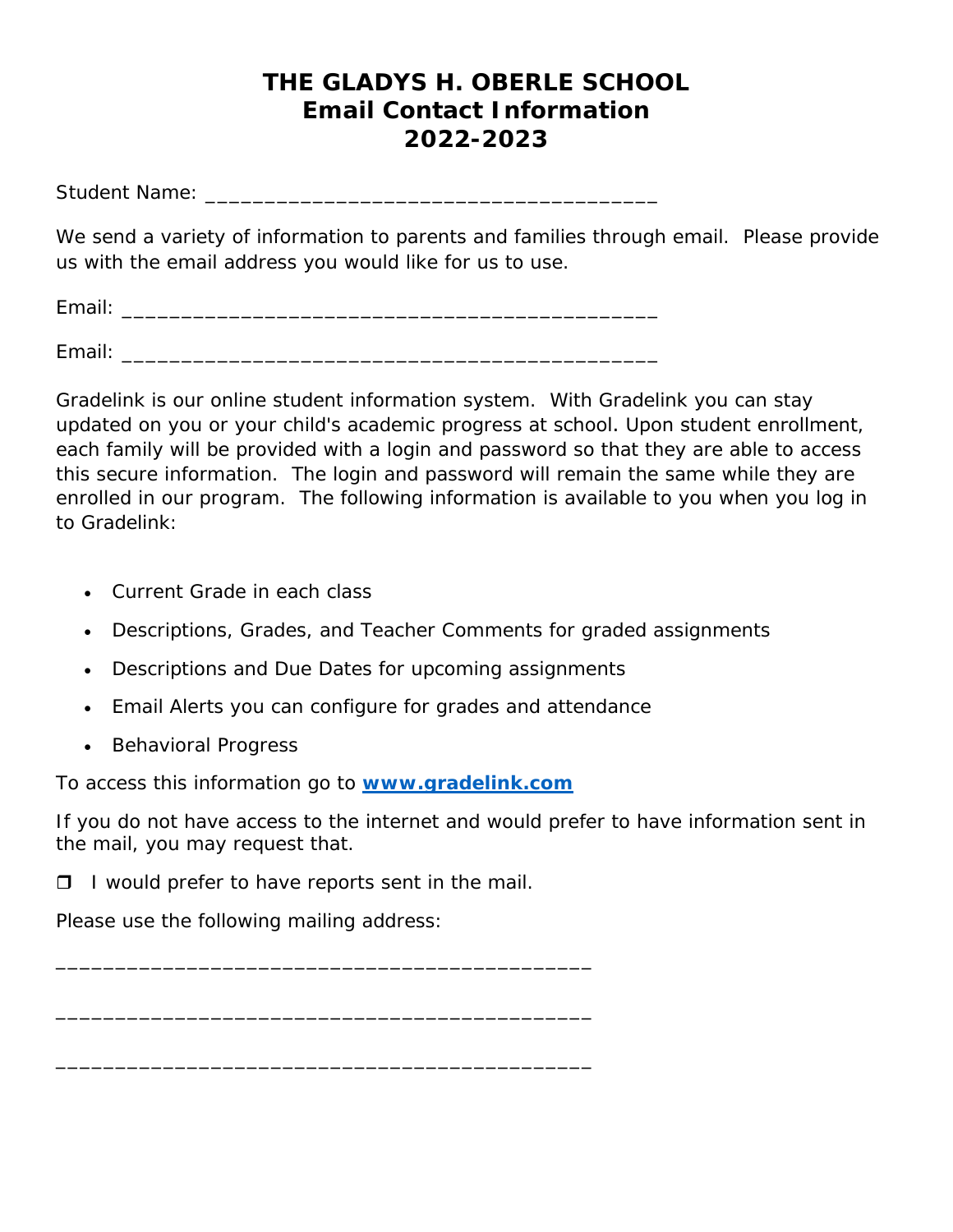### **THE GLADYS H. OBERLE SCHOOL Electronics Agreement 2022-2023**

### **THE GLADYS H. OBERLE SCHOOL HAS A NO ELECTRONICS POLICY INCLUDING CELL PHONES!**

The intent of our **"no outside electronics/cell phone"** policy is to help our students stay more present and engaged in their learning. Current research and our own observations within the classroom clearly indicate electronic/cell phone usage to be a major distraction which contributes to a less than optimal learning environment for both the student and the teacher. Acceptance and continued placement into The Oberle School program is dependent on student compliance with this policy.

The following procedure is enforced when students arrive to school with an electronic device including cell phones:

- Upon arrival to school, students will place all electronics including cell phones in the electronic/cell phone container before walking through the body scanner. This container has individual slots which will be clearly marked with each student's name.
- Once all electronics/cell phones are collected, the container will be locked in a designated space.
- At dismissal, electronics/cell phones will be returned to the students as they leave the building by a staff member.

### **IMPORTANT NOTICE: Students will not be permitted to enter the building if they refuse to turn in electronics or cell phones!**

If a student refuses to turn over electronics or cell phone, the following procedures will occur:

- Student will be encouraged to abide by the policy and place electronics/cell phone in their designated slot.
- If student continues to refuse, a parent/guardian will be called to discuss the situation.
- If student continues to refuse, parent/guardian will be instructed to come pick up the student.
- Repeated offenses will result in a meeting with the student's LEA representative to discuss the noncompliance and to develop a plan for moving forward successfully.
- Continued noncompliance may result in a student s termination.

I have read and agree to comply with the Oberle School Electronics/Cell Phone Agreement.

Print Student Name: \_\_\_\_\_\_\_\_\_\_\_\_\_\_\_\_\_\_\_\_\_\_\_\_\_\_\_\_\_\_\_\_\_

Student Signature: \_\_\_\_\_\_\_\_\_\_\_\_\_\_\_\_\_\_\_\_\_\_\_\_\_\_\_\_\_\_\_\_\_\_ Date: \_\_\_\_\_\_\_\_\_\_\_\_\_

I have read and agree to comply with the Oberle School Electronics/Cell Phone Agreement.

Print Parent/Guardian Name: \_\_\_\_\_\_\_\_\_\_\_\_\_\_\_\_\_\_\_\_\_\_\_\_\_\_\_

Signature Parent/Guardian: \_\_\_\_\_\_\_\_\_\_\_\_\_\_\_\_\_\_\_\_\_\_\_\_\_\_\_\_ Date: \_\_\_\_\_\_\_\_\_\_\_\_\_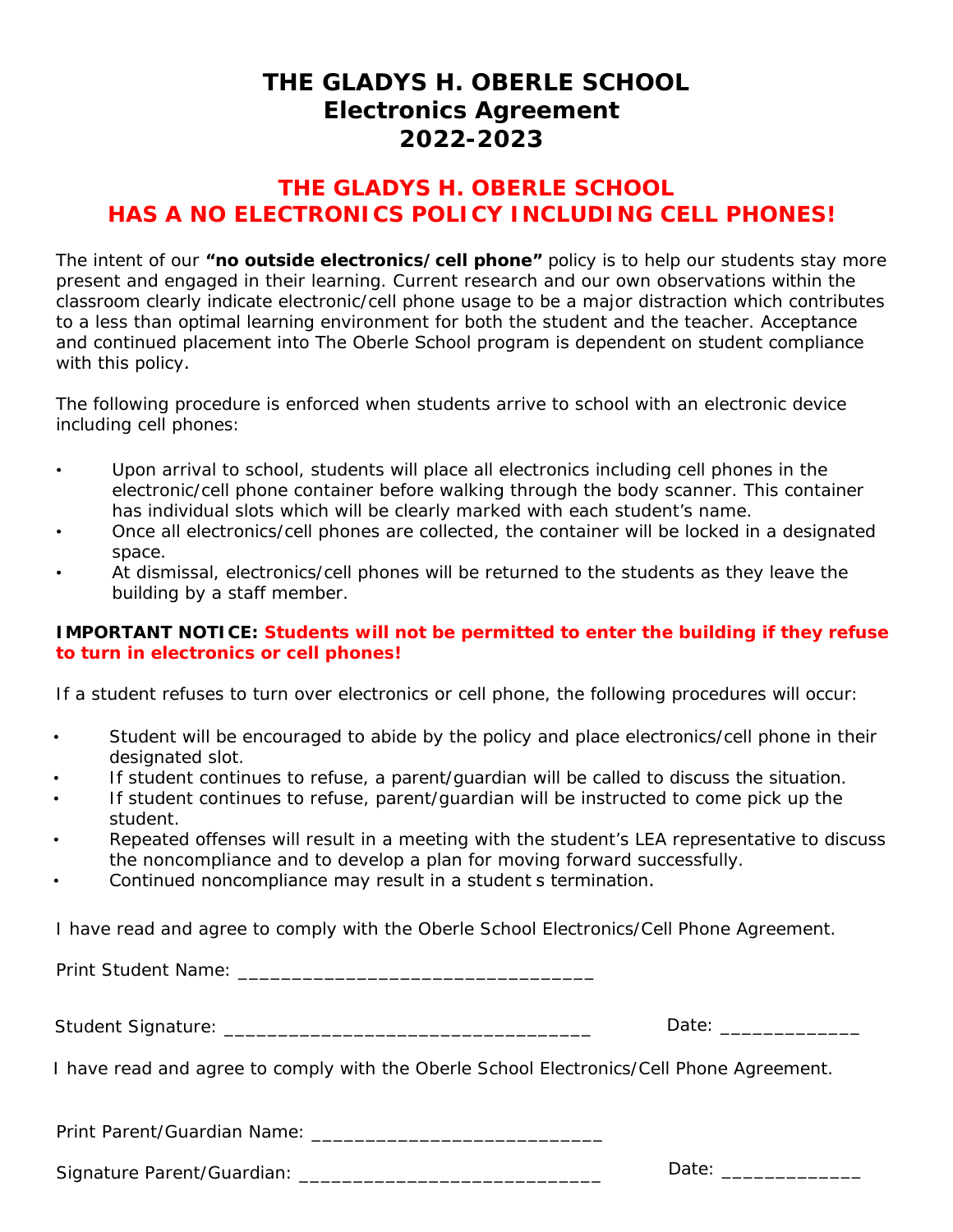| THE GLADYS H. OBERLE SCHOOL                   |
|-----------------------------------------------|
| 404 Willis Street -- Fredericksburg, VA 22401 |
| 540.372.6710 (Office) 540.373.1791 (Fax)      |
| (888) 371-0597 toll free                      |
| <b>AUTHORIZATION TO RELEASE INFORMATION</b>   |
| TO EMPLOYMENT RESOURCES INCORPORATED          |

|            |                                                                                  | DOB                                                                                                                                                                                                                       |
|------------|----------------------------------------------------------------------------------|---------------------------------------------------------------------------------------------------------------------------------------------------------------------------------------------------------------------------|
|            |                                                                                  |                                                                                                                                                                                                                           |
| may apply) |                                                                                  | I give my permission for Employment Resources Incorporated (DBA, The Gladys H. Oberle School) to obtain<br>and exchange specific information or reports from the following: (Check all that apply and add any others that |
|            | Local Education Agency (School)<br>Previous Private Placements<br>Medical Doctor | Mental Health Provider<br>Court Services<br>Department of Social Services                                                                                                                                                 |
| Other:     |                                                                                  |                                                                                                                                                                                                                           |

These records or reports include information that may affect my attendance and/or performance at The Gladys H. Oberle School including academic, behavioral, discipline and attendance information from public and private placements; Juvenile records from the Court Service Unit that includes juvenile offenses, mental health, substance abuse and other counseling, probation rules and other court-ordered rules; Health records that include current physical examination, immunization records and physical/mental health status, current medications and restrictions as they relate to my ability to successfully participate in school- and communitybased activities; and (list any other information that may apply

\_\_\_\_\_\_\_\_\_\_\_\_\_\_\_\_\_\_\_\_\_\_\_\_\_\_\_\_\_\_\_\_\_\_\_\_\_\_\_\_\_\_\_\_\_\_\_\_\_\_\_\_\_\_\_\_\_\_\_\_\_\_\_\_\_\_\_\_\_\_\_\_\_\_\_\_\_\_\_\_\_\_\_ \_\_\_\_\_\_\_\_\_\_\_\_\_\_\_\_\_\_\_\_\_\_\_\_\_\_\_\_\_\_\_\_\_\_\_\_\_\_\_\_\_\_\_\_\_\_\_\_\_\_\_\_\_\_\_\_\_\_\_\_\_\_\_\_\_\_\_\_\_\_\_\_\_\_\_\_\_\_\_\_\_\_\_

\_\_\_\_\_\_\_\_\_\_\_\_\_\_\_\_\_\_\_\_\_\_\_\_\_\_\_\_\_\_\_\_\_\_\_\_\_\_\_\_\_\_\_\_\_\_\_\_\_\_\_\_\_\_\_\_\_\_\_\_\_\_\_\_\_\_\_\_\_\_\_\_\_\_\_\_\_\_\_\_\_\_\_\_

I am aware that my records are protected under the Federal Confidentiality Regulations and cannot be disclosed without my written consent unless otherwise provided for in the regulations. I hereby release ERI or its representatives from all legal responsibilities or liability that may arise from this act. I understand that this consent may be revoked by me at any time by providing written notice to ERI or its representative. I further understand that information released prior to any revocation cannot be retrieved nor can ERI or its representatives be held responsible for such an act. In any event, this consent expires automatically when the above student is no longer enrolled in The Gladys H. Oberle School or July 31, 2023, whichever comes first.

Date:

\_\_\_\_\_\_\_\_\_\_\_\_\_\_\_\_\_\_\_\_\_\_\_\_\_\_\_\_\_\_\_\_\_\_\_\_\_ \_\_\_\_\_\_\_\_\_\_\_\_\_\_\_\_\_\_\_\_\_\_\_\_\_\_\_\_\_\_\_\_\_\_\_\_\_\_\_\_\_

Student Signature **Parent/Guardian Signature** Parent/Guardian Signature

\_\_\_\_\_\_\_\_\_\_\_\_\_\_\_\_\_\_\_\_\_\_\_\_\_\_\_\_\_\_\_\_\_\_\_\_\_\_\_\_\_\_\_\_\_\_\_\_\_\_ Employment Resources Incorporated Representative Signature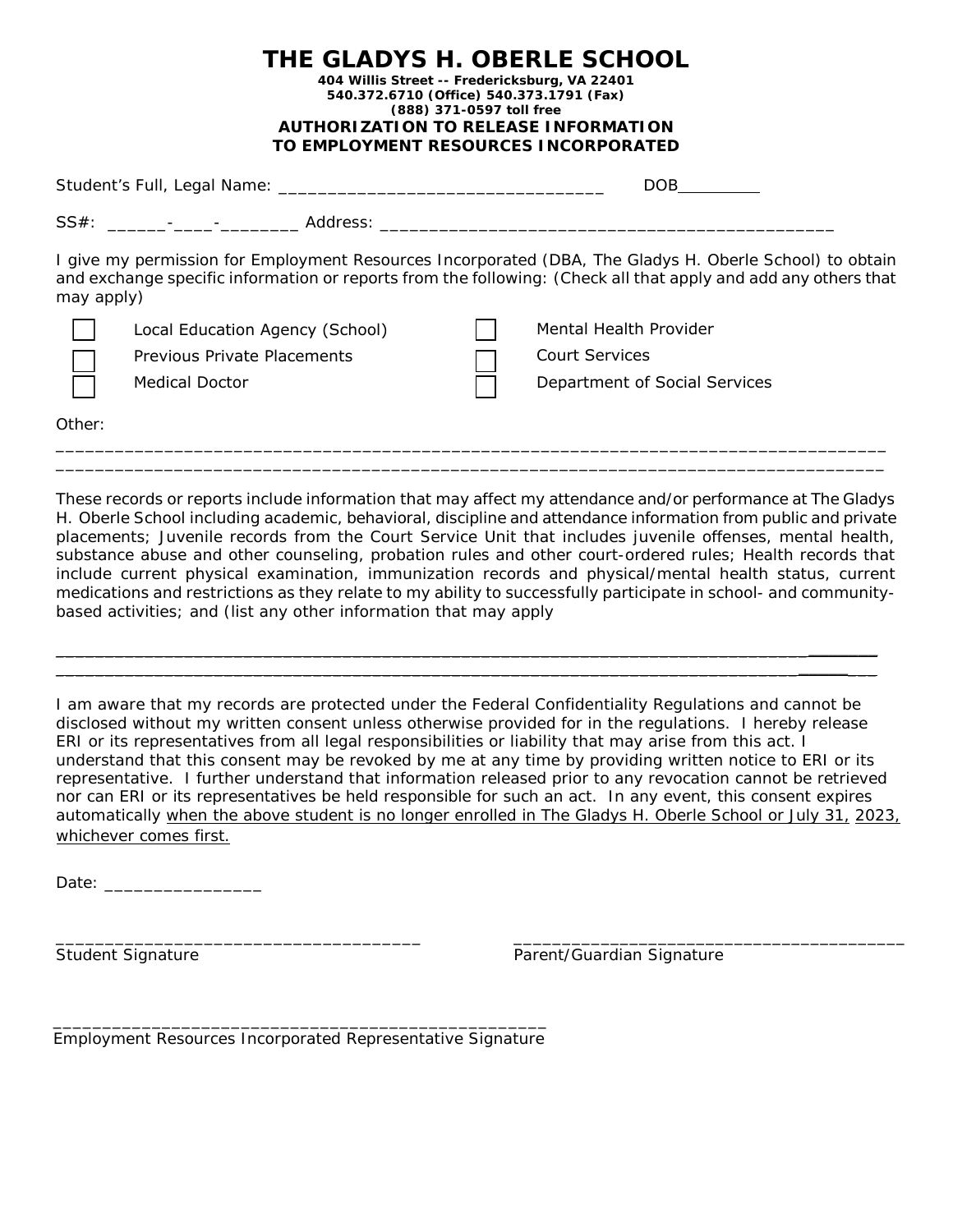## **THE GLADYS H. OBERLE SCHOOL ENROLLMENT STANDARDS 2022-2023**

Employment Resources Incorporated (ERI) maintains a policy of non-discrimination for reasons of race, religion, national origin, gender or handicapping condition. In order to protect the safety and well being of students enrolled in The Gladys H. Oberle School, ERI requires that certain standards of behavior be present. ERI has identified that students who present the following behaviors may not be successful in our program and will not be offered enrollment:

- 1. Utilize illegal mood-altering substances.
- 2. Exhibit physical or verbal aggressive behavior which could place themselves or others in jeopardy.
- 3. Be unable to learn in small, structured settings.
- 4. Be unable to independently manage their medication.
- 5. Be unable to consistently follow the Code of Student Conduct.

All students who are enrolled are accepted on a 30-day trial basis. ERI is most concerned that a student's placement be appropriate to meet his or her academic, behavioral and transition needs. A student's performance is measured, documented and reported to parents, referring school personnel and others as requested. A decision as to the appropriateness of the placement will take place within the 30-day trial period. Meeting(s) between ERI, the student and parents, referring school personnel and others determined to be integral to the student's case management may be held to solicit input during this process.

**In addition, State law mandates that the following be provided to ERI prior to a student's enrollment: an up-to-date immunization record and proof that the child has had a physical. Your child will NOT be allowed to attend ERI's Gladys H. Oberle School until these items are in his/her student file.**

I have received and agree to comply with the Enrollment Standards from Employment Resources Incorporated.

\_\_\_\_\_\_\_\_\_\_\_\_\_\_\_\_\_\_\_\_\_\_\_\_\_\_\_\_\_\_\_\_\_\_\_\_\_\_\_\_\_\_\_\_\_\_\_\_\_\_\_\_\_\_\_\_\_\_\_\_\_\_\_

\_\_\_\_\_\_\_\_\_\_\_\_\_\_\_\_\_\_\_\_\_\_\_\_\_\_\_\_\_\_\_\_\_\_\_\_\_\_\_\_\_\_\_\_\_\_\_\_\_\_\_\_\_\_\_\_\_\_\_\_\_\_\_

Signature of Student **Date** Date **Date** 

Signature of Parent/Guardian Date by Date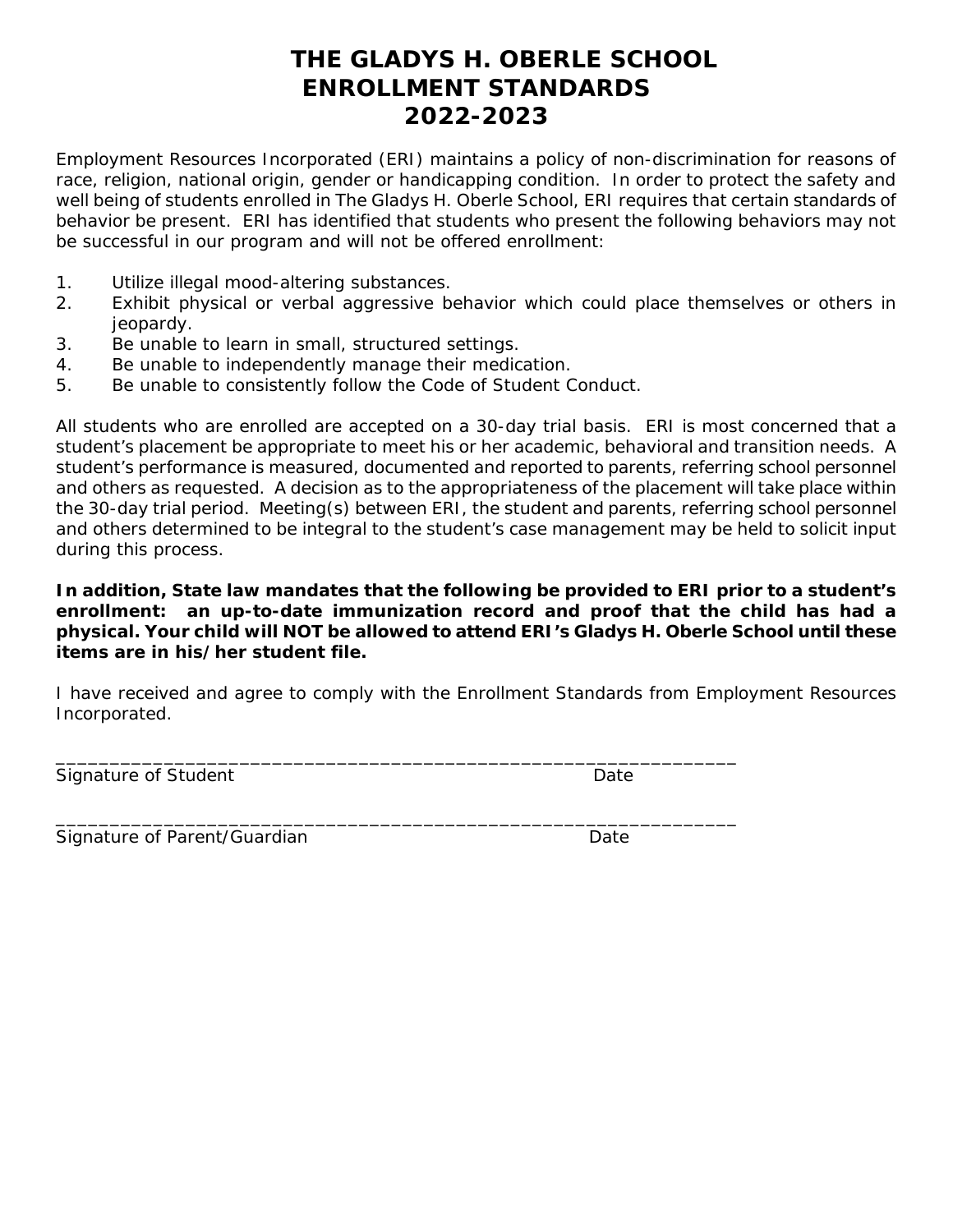### **GLADYS H. OBERLE SCHOOL Counseling Services Participation Form 2022-2023**

As part of the counseling services offered at Gladys H. Oberle, our counselors, Ms. Dillow and Mrs. Love, may take our students on therapeutic walks to provide counseling interventions. Many of our students will request these walks when feeling overwhelmed or frustrated.

Student Name: \_\_\_\_\_\_\_\_\_\_\_\_\_\_\_\_\_\_\_\_\_\_\_\_\_\_\_\_\_\_\_\_\_\_\_\_\_\_\_\_\_\_

Please indicate your preference for your child:

I give my permission for my student to take therapeutic walks  $\Box$ when needed or requested.

 I do not give permission for my student to take therapeutic walks.  $\Box$ 

Parent Signature: \_\_\_\_\_\_\_\_\_\_\_\_\_\_\_\_\_\_\_\_\_\_\_\_\_\_\_\_\_\_\_\_\_\_\_\_\_\_

Date: \_\_\_\_\_\_\_\_\_\_\_\_\_\_\_\_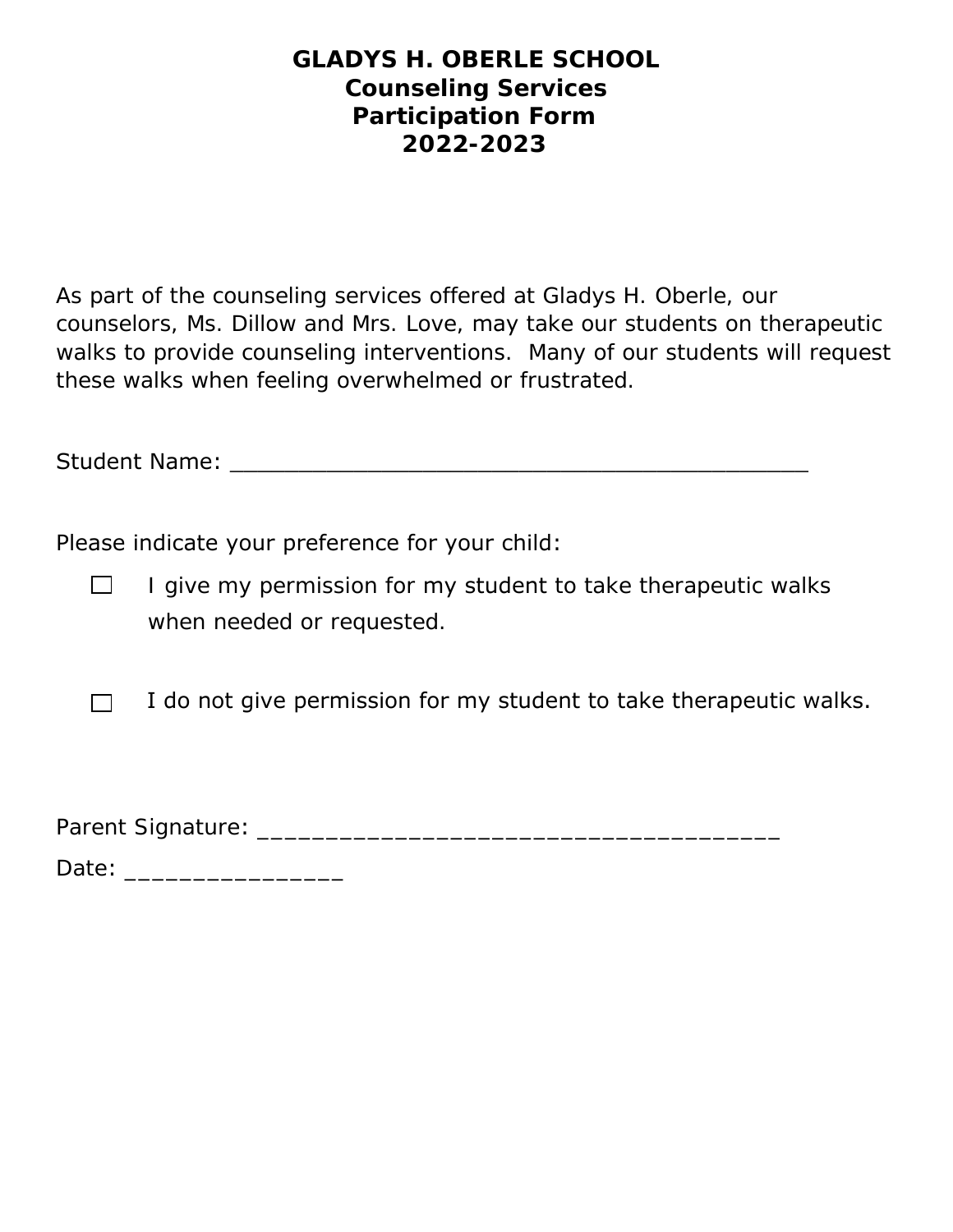# **THE GLADYS H. OBERLE SCHOOL Permission To Practice Yoga 2022-2023**

Tula Yoga Project is partnering with our school again this year to offer yoga classes to interested students. Classes will be offered once a week by a certified yoga instructor who will present proper alignment and breathing techniques for maximum benefits.

For more information about Tula Yoga, please visit their website at www.tulayogahealing.com.

Yoga is a wonderful tool that promotes physical, emotional, and spiritual health. The benefits of a regular yoga practice can include, but are not limited to, increased flexibility and strength, reduced anxiety and depression, lowered blood pressure and cholesterol levels, improved circulation and memory, and improved immune function.

| I give my son/daughter, |  |  |                                                                             |  |  | permission |
|-------------------------|--|--|-----------------------------------------------------------------------------|--|--|------------|
|                         |  |  | to practice yoga with a certified yoga practitioner from Tula Yoga Project. |  |  |            |

\_\_\_\_\_\_\_\_\_\_\_\_\_\_\_\_\_\_\_\_\_\_\_\_\_\_\_\_\_\_\_\_\_\_\_\_\_\_\_\_\_\_\_\_\_\_\_ \_\_\_\_\_\_

| Parent/Guardian Signature |  | Date |  |
|---------------------------|--|------|--|
|---------------------------|--|------|--|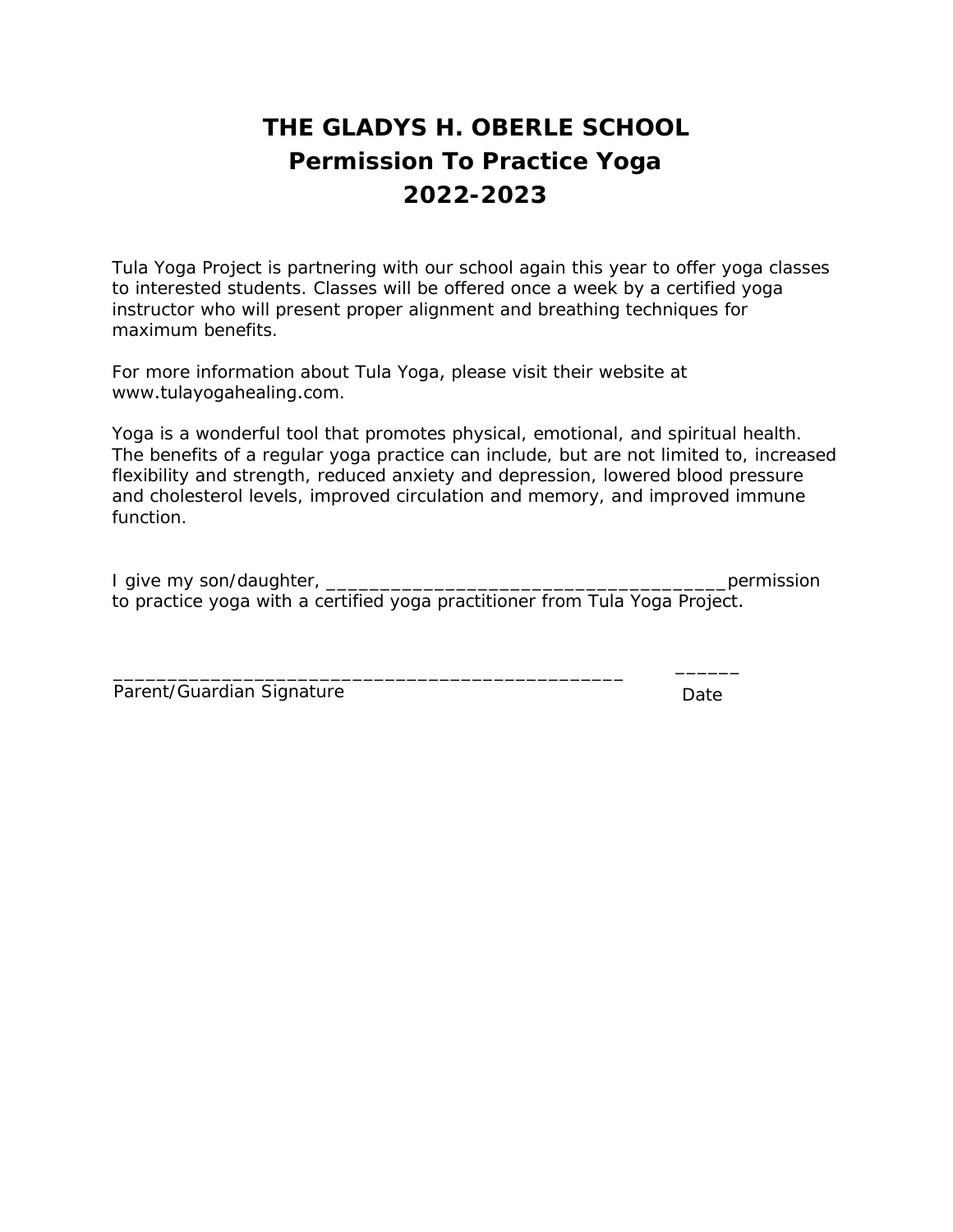### **BEHAVIOR MANAGEMENT**

### **Per the Department of Education, we are informing you of the Behavior Management System utilized by The Gladys H. Oberle School. The following excerpt is taken from The Gladys H. Oberle School Student Handbook:**

*Respectful, mature conduct towards ERI staff as well as other students and visitors, is required. Demonstrations of disrespect, including the use of profane or obscene language or conduct, will result in disciplinary action.* 

*Students are enrolled on a 30-day trial basis. Students who exhibit acceptable behavior and are able to follow the Code of Conduct shall remain enrolled at The Gladys H. Oberle School after the 30-day trial period. Staff will provide you with daily feedback regarding your behavior - helping you to identify those areas in which you excel as well as those areas in which you need to change your behavior. We will provide you with opportunities to learn and implement new behavior management techniques designed specifically for you.* 

*Remember that your behavior will be measured, documented, and reported to your parent/guardian, referring school system and probation officer (as applicable) on a daily basis. This is your chance to demonstrate your abilities and be recognized for your success!* 

*Every student is expected to follow the Code of Conduct located in the back of the Student Handbook. These general rules of conduct are modeled on those utilized in local public school systems and were established to ensure the*  rights and welfare of all students and to prevent a disruptive few from interfering with the education of other *students.* 

*Following the Code of Conduct will enable you to be more productive so that you can get more out of your educational experience. It will also allow you to demonstrate to yourself, your parents, your probation officer and your referring school system that you understand the importance of rules and that you are able and willing to follow rules. This is especially important for those students who are planning to transition back to public school.* 

#### *BEHAVIOR MANAGEMENT STRATEGIES*

*The Gladys H. Oberle School community, including students, parents, teachers, administration, and others, must work together to create and maintain a safe and supportive environment that promotes teaching and learning. Staff have a positive attitude towards their role - that of teaching, not coercing, students. Our staff believes in the empathetic and equitable treatment of all students.* 

*All students are expected to follow the Student Code of Conduct and, as outlined, certain incidents/offenses (e.g. smoking, bringing a drug/weapon to school, leaving school grounds ...) will result in immediate disciplinary action.* 

*Our behavior management program includes positive strategies designed to help students learn and implement appropriate behavior so that they can avoid getting into trouble. Corporal punishment and abusive techniques and interventions are not authorized, permitted or condoned.* 

*Besides using the strategies outlined in a student's IEP, the following continuum of strategies may be used when a student exhibits (and then continues to exhibit) a disruptive behavior:*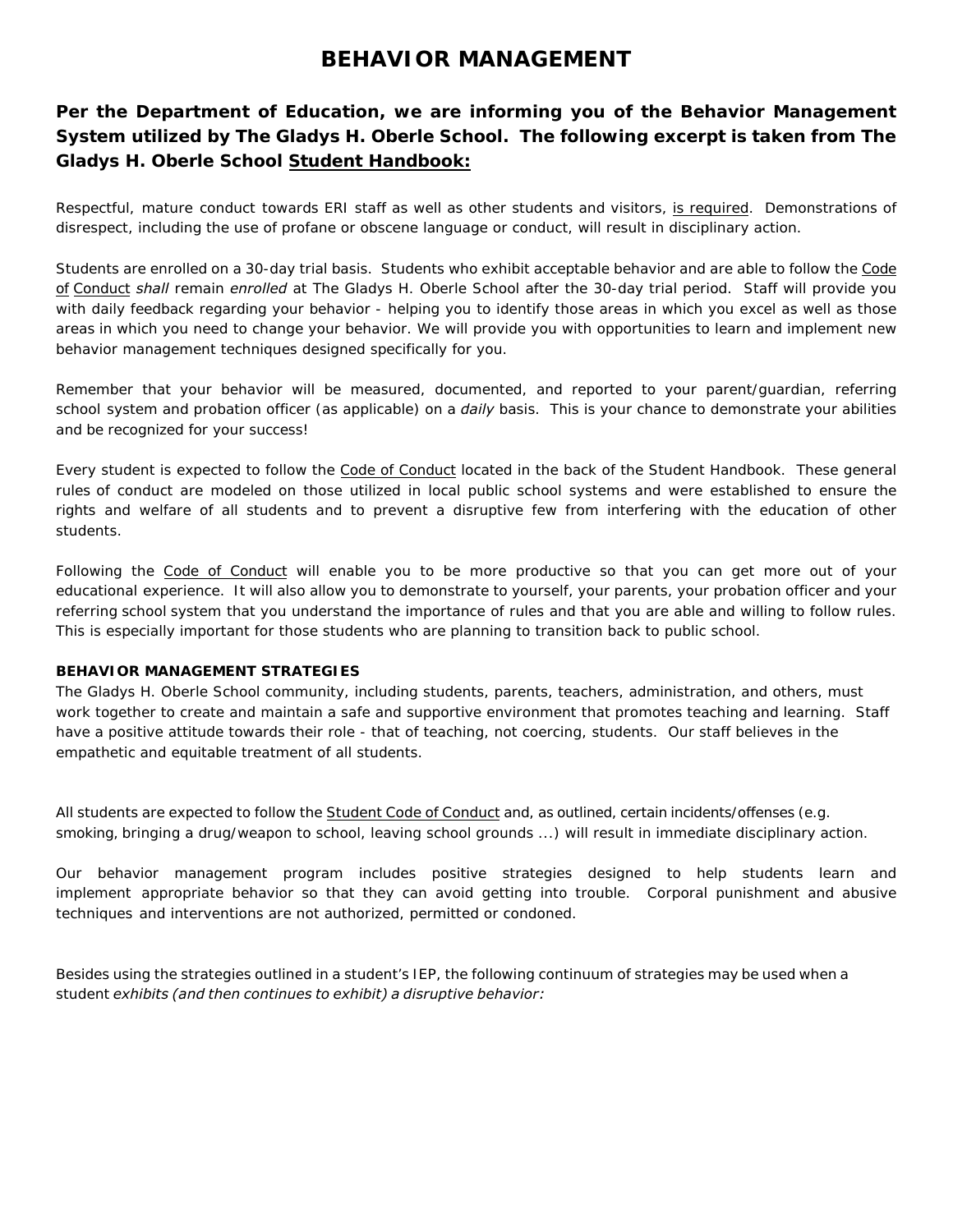*Example: A student is disrupting the class by talking out of turn.* 

*1) Non-verbal Cues: The teacher will stop presenting the lesson and pause, giving the student an opportunity to stop talking and get back on task. Should the student continue:*

*2) Verbal Cue: The teacher will remind the entire class that talking out of turn is disruptive. The teacher will then remind the students how to appropriately ask for assistance. Should the student continue:*

*3) Verbal Cue: The teacher will remind the disruptive student that talking out of turn is inappropriate. The teacher will inform the student that he will be relocated to another area in the room if he continues to disrupt his peers. The teacher will ask if he needs help with his work. Should the student continue:*

*4) Relocation within the Room: The teacher will relocate the student to another work space in the room. Again the teacher will ask if the student needs help with his work. Should the student continue defying the teacher:*

*5) Time Out: The teacher will request that the student be removed from the room for a timeout (not to exceed 30 minutes per incident). The time out area shall not be locked nor the door secured in a manner that prevents the student from opening it. During the timeout, the student will be able to communicate and process the incident with staff. Staff shall check on the student at least every 5 minutes and more often depending on the nature of the student's disability,*  condition, and behavior. If accommodations are needed to assist the student, they will be implemented. Staff shall *document the frequency, duration, and interaction(s) of each time out. Should the student be unable to return to class or, upon return to class, begin exhibiting the same (or similar) inappropriate behavior, (See 6)*

*6) In-School Suspension: The student will be placed in In-School Suspension. The student is expected to follow all rules and complete all academic assignments during this time period. He will lose all privileges including off-site activities. Should the student refuse to complete his assignments, continue to exhibit inappropriate behavior and/or defy the school administrator (See 7):*

*7) Removal of Student from School by Parent: The School Administrator or designee will contact the student's parent* to remove him from school for the remainder of the day. Should the student become verbally or physically abusive or *assaultive (See 8):*

*8) Removal of Student from School by Police: The School Administrator or designee will contact the police to remove the student from school.*

*As part of our behavior management program, staff documents the behavior of our students. Incidences of negative behavior are submitted on discipline referrals to administration, acted upon, and documented on a cumulative discipline record. This record is submitted to LEA, probation officers, and parents. A daily point system may also be utilized to recognize positive behaviors. Serious incidents as well as chronic behavioral issues are also documented on a student's weekly report.*

*When a student exhibits chronic behavior problems, a functional behavioral assessment is conducted. The information gathered during the assessment help the staff, student and parents identify possible reasons for the problem behavior as well as intervention strategies.*

*Our behavior management program strives to decrease a student's challenging behaviors in the least intrusive manner possible. However, the use of restrictive procedures may be used when the behavior exhibited is dangerous to the student or others around him. In addition, staff may use restrictive procedures when the challenging behavior significantly disrupts the regular activities of students, staff and visitors and when valued property is being damaged or destroyed. Staff has been trained in approved restrictive procedures.*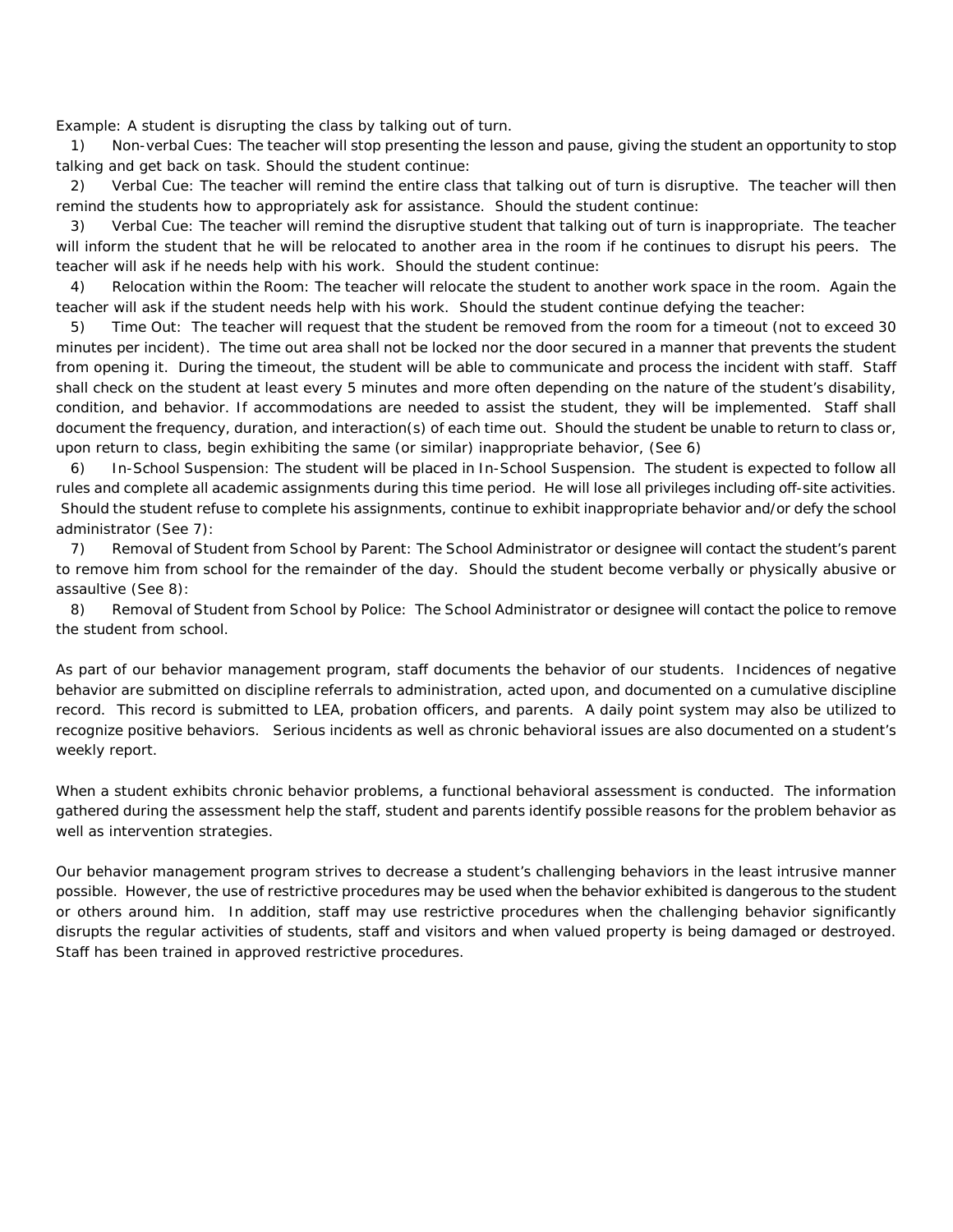#### *PARENTAL RESPONSIBILITY FOR STUDENT BEHAVIOR*

*We believe that our students experience the most success when their parent(s)/guardian(s) are active participants in their educational process. The Gladys H. Oberle School strives to maintain open communication with parents - discussing a student's academic and behavioral performance or lack thereof, and requesting input and assistance in designing creative strategies to reward progress and address deficiencies as needed.* 

*The Code of Virginia § 22.1-279.3 requires parents to assist the school in enforcing the standards of student*  conduct and compulsory school attendance. This Code states that each parent of a student enrolled in a public school *(and placed by the public school at The Gladys H. Oberle School), has a duty to assist the school in enforcing the standards of student conduct and attendance in order that education may be conducted in an atmosphere free of disruption and threat to persons, property, and supportive of individual rights.* 

*If an issue arises, the school administrator may request a student's parent or parents, if both parents have legal and physical custody of the student, to meet with the school administrator or designee to review the Code of Conduct . It is the parent or parents' responsibility to participate with the school in disciplining the student and maintaining order, and to discuss improvement of the child's behavior and educational progress.* 

*The school administrator may notify parents of any student who violates a Code of Conduct policy when such violation could result in the student's suspension, whether or not the school administrator has imposed such disciplinary action. The notice shall state the date and particulars of the violation, the obligation of the parent to take actions to*  assist the school in improving the student's behavior; and that, if the student is suspended, the parent may be required *to accompany the student to meet with school officials.* 

*No suspended student shall be admitted back to school until such student and his parent have met with school officials*  to discuss improvement of the student's behavior, unless the school administrator or her designee determines *that readmission, without parent conference, is appropriate for the student.* 

Upon the failure of a parent to comply with the provisions outlined above, the school administrator may request that *the student's home school, by petition to the juvenile and domestic relations court, proceed against such parent for willful and unreasonable refusal to participate in efforts to improve the student's behavior.*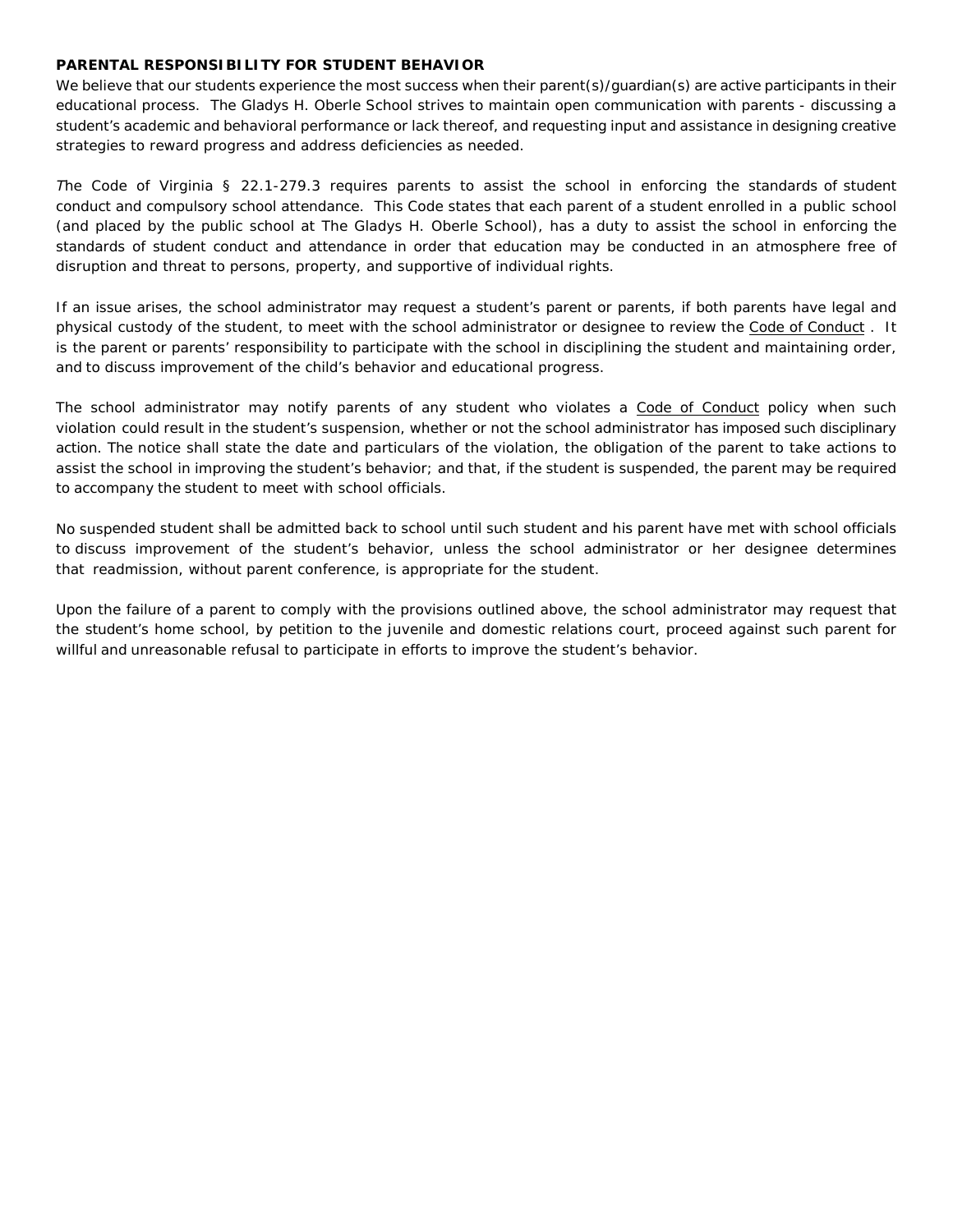## **THE GLADYS H. OBERLE SCHOOL Behavior Management Program 2022-2023**

I am familiar with the Behavior Management Program utilized by The Gladys H. Oberle School. I understand that staff follows established strategies when attempting to help my child modify his or her behavior. Further, I understand that the use of restrictive procedures may be used when the behavior exhibited is dangerous to the student or others around him. In addition, staff may use restrictive procedures when the challenging behavior significantly disrupts the regular activities of students, staff and visitors and when valued property is being damaged or destroyed. I understand that The Gladys H. Oberle School staff has been trained in approved restrictive procedures.

I agree that The Gladys H. Oberle School staff may follow their behavior management program when dealing with my child.

Child's Name (Print):\_\_\_\_\_\_\_\_\_\_\_\_\_\_\_\_\_\_\_\_\_\_\_\_\_\_\_\_\_\_\_\_\_\_\_\_\_\_\_\_\_\_\_\_\_

Signature of Parent/Guardian: \_\_\_\_\_\_\_\_\_\_\_\_\_\_\_\_\_\_\_\_\_\_\_\_\_\_\_\_\_\_\_\_\_\_\_\_\_

Printed Name of Parent/Guardian: **Example 2018** 

Date: \_\_\_\_\_\_\_\_\_\_\_\_\_\_\_\_\_\_\_\_\_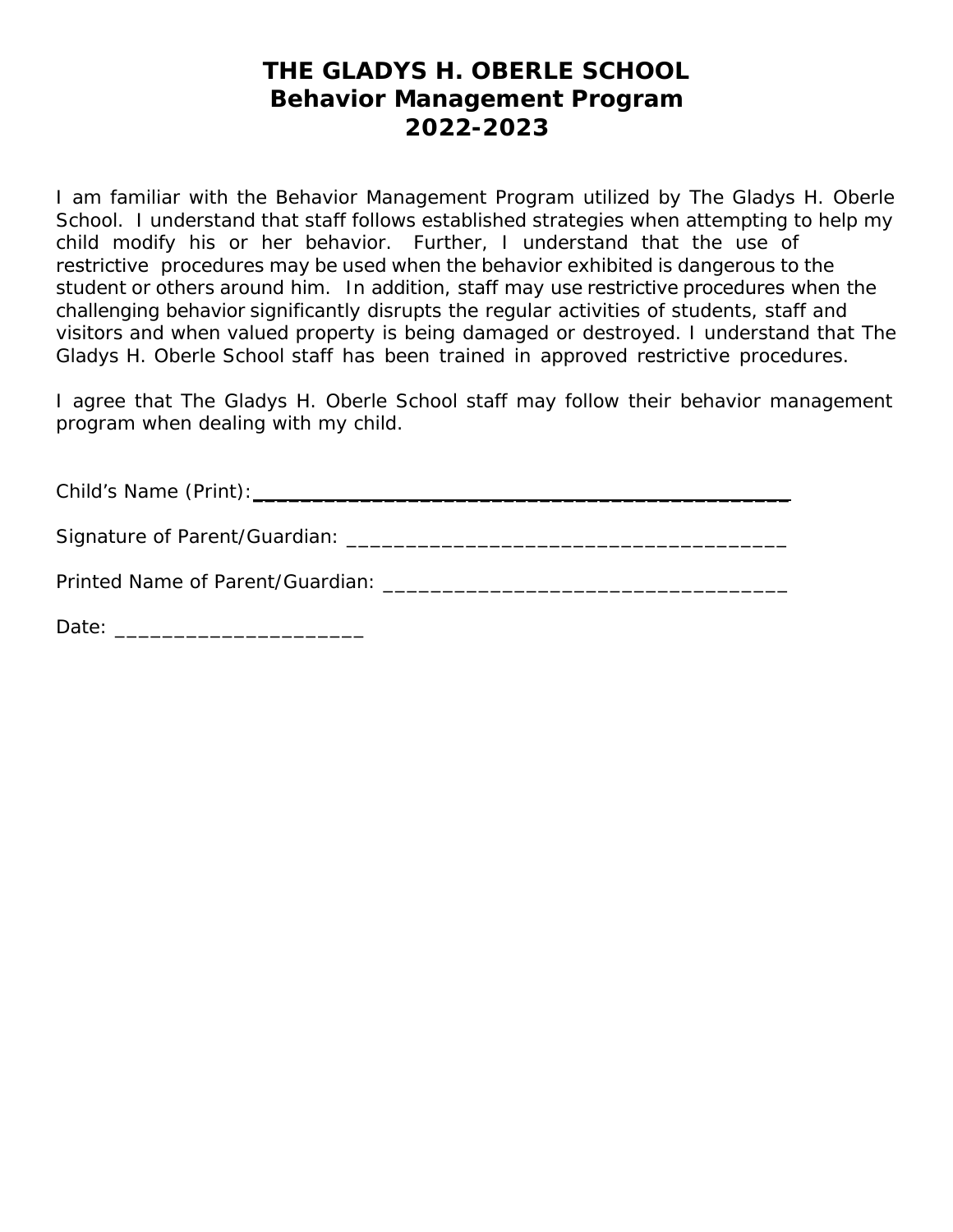# **STATEMENT OF RECEIPT OF The Gladys H. Oberle School Student Handbook and Code of Conduct 2022-2023**

I am the parent/guardian of the below named child and, by my signature, I acknowledge that I have received a copy of The Gladys H. Oberle School Parent/Student Handbook and Code of Conduct. In The Parent/Student Handbook, I read and understood the information presented regarding School Attendance and Parental Responsibility. I understand that The Gladys H. Oberle School is required to work cooperatively with my child's home school system in implementing the state laws that necessitated these policies.

By signing this Statement of Receipt, I do not waive or abdicate, but do expressly reserve, any rights protected by the constitutions or laws of the United States or the Commonwealth of Virginia. I further understand that I have the right to express disagreement with the school's policies or decisions.

Print Parent/Guardian Name: \_\_\_\_\_\_\_\_\_\_\_\_\_\_\_\_\_\_\_\_\_\_\_\_\_\_\_\_\_

Signature Parent/Guardian: \_\_\_\_\_\_\_\_\_\_\_\_\_\_\_\_\_\_\_\_\_\_\_\_\_\_\_ Date: \_\_\_\_\_\_\_\_\_\_\_\_\_\_\_\_\_\_\_

I have been given a copy of The Gladys H. Oberle School Parent/Student Handbook and Code of conduct. I have no questions and fully intend to abide by all policies outlined in The Gladys H. Oberle School Parent/Student Handbook and all rules outlined in The Code of Conduct.

Print Student Name:

| <b>Student Signature:</b><br>⊃ate∙ |  |
|------------------------------------|--|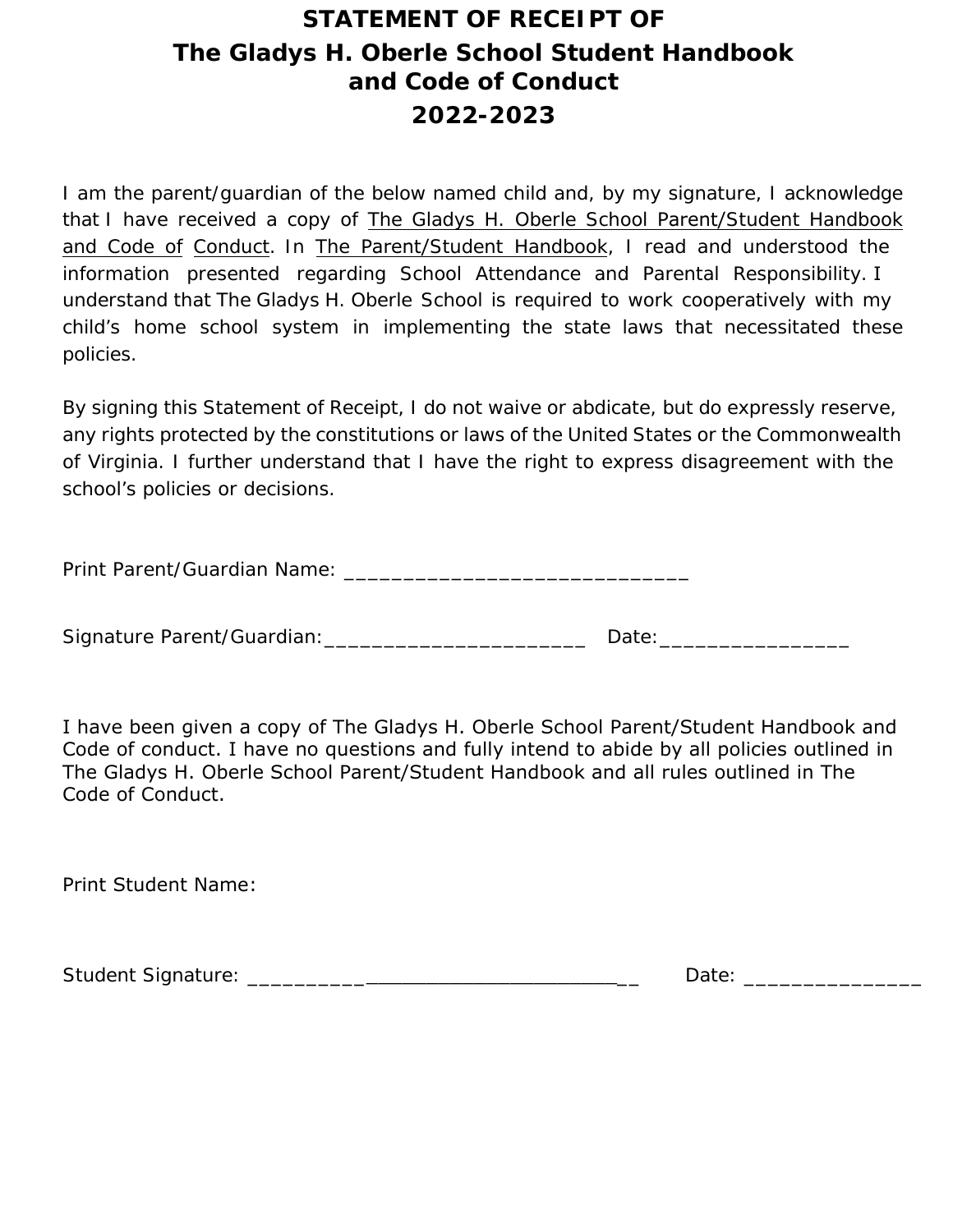## **GLADYS H. OBERLE SCHOOL School Nutrition Free & Reduced-Price Meals**

Children need healthy meals to learn. The Gladys H. Oberle School offers healthy meals every school day. Students in the 2022-2023 school year will receive a nutritious breakfast and lunch at no charge. Households are not required to submit a meal application form to receive meals at no charge.

Although school meals will be provided free to all children, school funding and eligibility for other programs is dependent on completed meal applications. Families are encouraged to submit the free and reduced meal application to assist Oberle in seeking additional funding for continuation of our excellent programming.

All meals served must meet standards established by the U.S. Department of Agriculture. However, if a student has been determined by a doctor to be disabled and the disability prevents the student from eating the regular school meal, the school will make substitutions **prescribed** by the doctor. If a substitution is **prescribed**, there will be no extra charge for the meal. If your student needs substitutions because of a disability, please contact the school.

All children in households receiving Supplemental Nutrition Assistance Program (SNAP) benefits or Temporary Assistance for Needy Families (TANF) are eligible for free meals. Foster children who are the legal responsibility of a foster care agency or court are eligible for free meals. Students who are eligible for Medicaid may also be eligible for free or reduced-price meals based on the household's income. Children who are members of households participating in WIC may also be eligible for free or reduced-price meals based on the household's income. If your total household income is at or below the Federal Income Eligibility Guidelines, shown on the chart below, your child(ren) may get free meals or reduced-price meals. Your child(ren)'s application from each school year is only good for the first few days of a new school year. You must send in a new family application each school year.

| . V.VV VI I \VWWVVW I TIVV IIIVWIV       |          |                |         |  |  |  |
|------------------------------------------|----------|----------------|---------|--|--|--|
| <b>Household Size</b>                    | Yearly   | <b>Monthly</b> | Weekly  |  |  |  |
|                                          | \$23,828 | \$1,986        | \$459   |  |  |  |
|                                          | \$32,227 | \$2,686        | \$620   |  |  |  |
|                                          | \$40,626 | \$3,386        | \$782   |  |  |  |
|                                          | \$49,025 | \$4,086        | \$943   |  |  |  |
|                                          | \$57,424 | \$4,786        | \$1,105 |  |  |  |
|                                          | \$65,823 | \$5,486        | \$1,266 |  |  |  |
|                                          | \$74,222 | \$6,186        | \$1,428 |  |  |  |
|                                          | \$82,621 | \$6,886        | \$1,589 |  |  |  |
| For Each Additional Family<br>Member Add | \$8,399  | \$700          | \$162   |  |  |  |

#### **FEDERAL INCOME GUIDELINES For Free or Reduced-Price Meals**

### **HOW TO APPLY**

If you do not receive SNAP or TANF benefits for your child(ren) complete the application and return it to the school. If you do not list a SNAP or TANF case number for the child(ren) you are applying for, then the application must have the names of all students, the names of all other household members, the amount of income each person received last month, and how often the income was received. An adult household member must sign the application and include the last four digits of the social security number. If the person does not have a social security number, check the box provided indicating none. You or your child(ren) do not have to be U.S. citizens to qualify for free or reduced-price meals. An application that is not complete cannot be approved. An application that is not signed is not complete. You must send in a new application each school year.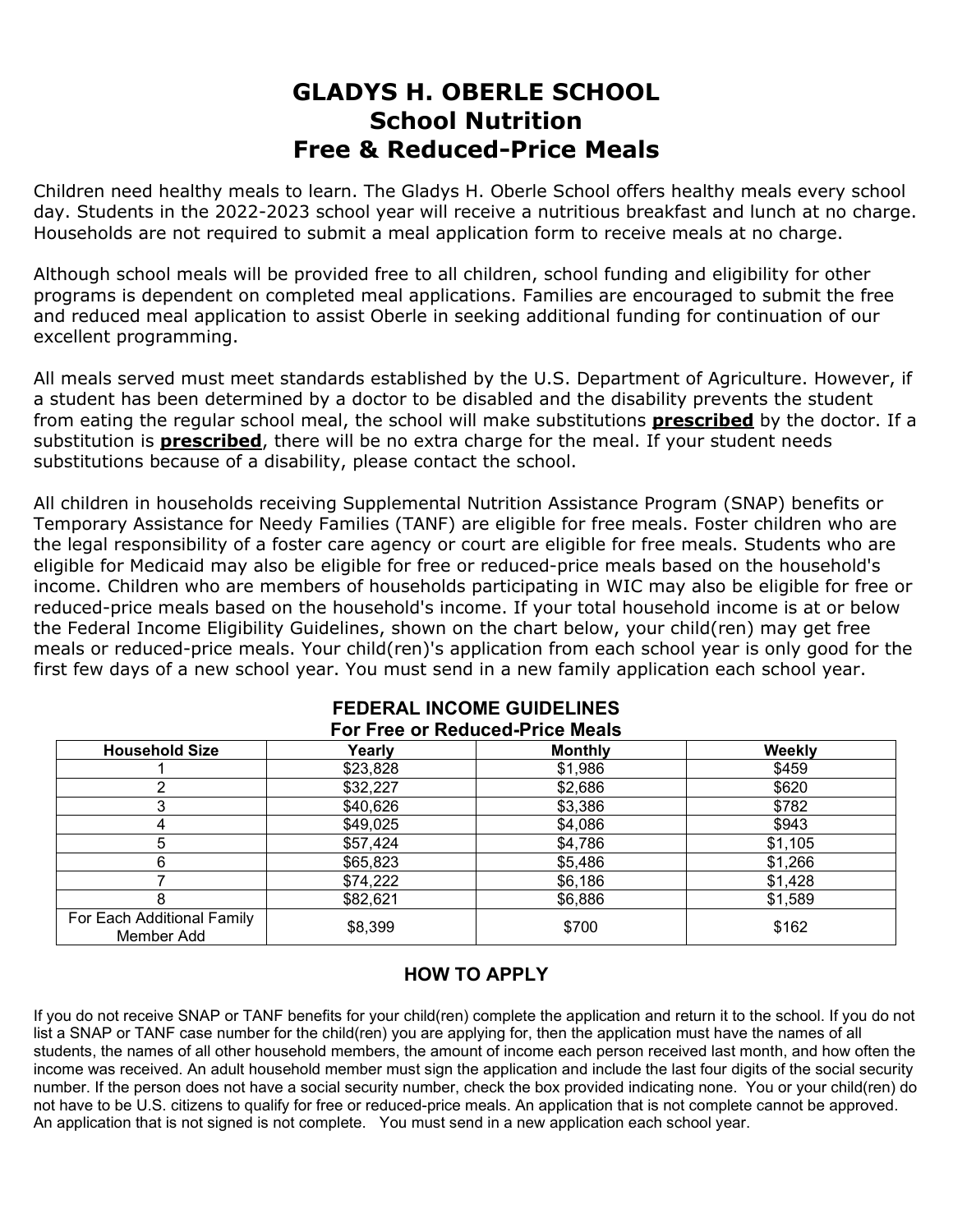**OTHER BENEFITS:** Your child(ren) may be eligible for other benefits such as the Virginia children's health insurance program called Family Access to Medical Insurance Security (FAMIS) and/or Medicaid. The law allows schools to share your free or reduced-price meal eligibility information with Medicaid and FAMIS. These programs can only use the information to identify children who may be eligible for free or low-cost health insurance, and to enroll them in either Medicaid or FAMIS. These agencies are not allowed to use the information from your free or reduced-price meal application for any other purpose. Medicaid officials or officials with FAMIS may contact you to get more information.

You are not required to allow us to share this information with Medicaid or the FAMIS program. Your decision will not affect your children's eligibility for free and reduced-price meals. If you do not want your information shared, please check the appropriate box in Section 6 of the application. You may qualify for other assistance programs. To find out how to apply for SNAP or other assistance programs, contact the local social service office in your area.

**CONFIDENTIALITY AND NOTICE OF DISCLOSURE:** School officials use the information on the application to determine if your child is eligible to receive free or reduced-price meals and to verify eligibility. As authorized by the National School Lunch Act, the school division may inform officials connected with other child nutrition, health, and education programs of the information on your application to determine benefits for those programs or for funding and/or evaluation purposes.

**VERIFICATION:** School officials may check your eligibility at any time during the school year. School officials may ask you to send information to prove that your child(ren) should receive free or reduced-price meals.

**FAIR HEARING:** If you do not agree with the decision on your application or the results of verification, you may wish to discuss it with the school. If you wish to review the final decision on your application, you also have the right to a fair hearing. You can request a hearing by calling or writing the following official:

Patricia Hoagland 404 Willis Street Fredericksburg, VA 22401 (540) 372-6710

**REAPPLICATION:** You may reapply for free and reduced-price meals any time during the school year. If you are not eligible now but have a change, such as a decrease in household income, an increase in household size, become unemployed or get SNAP or TANF for your child(ren), fill out an application at that time.

*In accordance with Federal civil rights law and U.S. Department of Agriculture (USDA) civil rights regulations and policies, the USDA, its Agencies, offices, and employees, and institutions participating in or administering USDA programs are prohibited from discriminating based on race, color, national origin, sex, disability, age, or reprisal or retaliation for prior civil rights activity in any program or activity conducted or funded by USDA.*

*Persons with disabilities who require alternative means of communication for program information (e.g., Braille, large print, audiotape, American Sign Language, etc.), should contact the Agency (State or local) where they applied for*  benefits. Individuals who are deaf, hard of hearing or have speech disabilities may contact USDA through the Federal *Relay Service at (800) 877-8339. Additionally, program information may be made available in languages other than English.*

*To file a program complaint of discrimination, complete the USDA Program Discrimination Complaint Form, (AD-3027) found online at:<https://www.usda.gov/oascr/filing-program-discrimination-complaint-usda-customer> and at any USDA office, or write a letter addressed to USDA and provide in the letter all of the information requested in the form. To request a copy of the complaint form, call (866) 632-9992. You may submit your completed form or letter to USDA to:*

> *US Department of Agriculture, Office of the Assistant Secretary for Civil Rights 1400 Independence Avenue, SW Washington, DC 20250-9410 (Mail) (202) 690-7442 (Fax) [Program.intake@usda.gov](mailto:Program.intake@usda.gov) (Email)*

If you have any questions or need help filling out the application, please contact the school at (540) 372-6710. Return your completed and signed application to: Gladys H. Oberle School, 404 Willis Street, Fredericksburg, VA 22401. You will be notified when your child(ren)'s application is approved or denied.

This institution is an equal opportunity provider.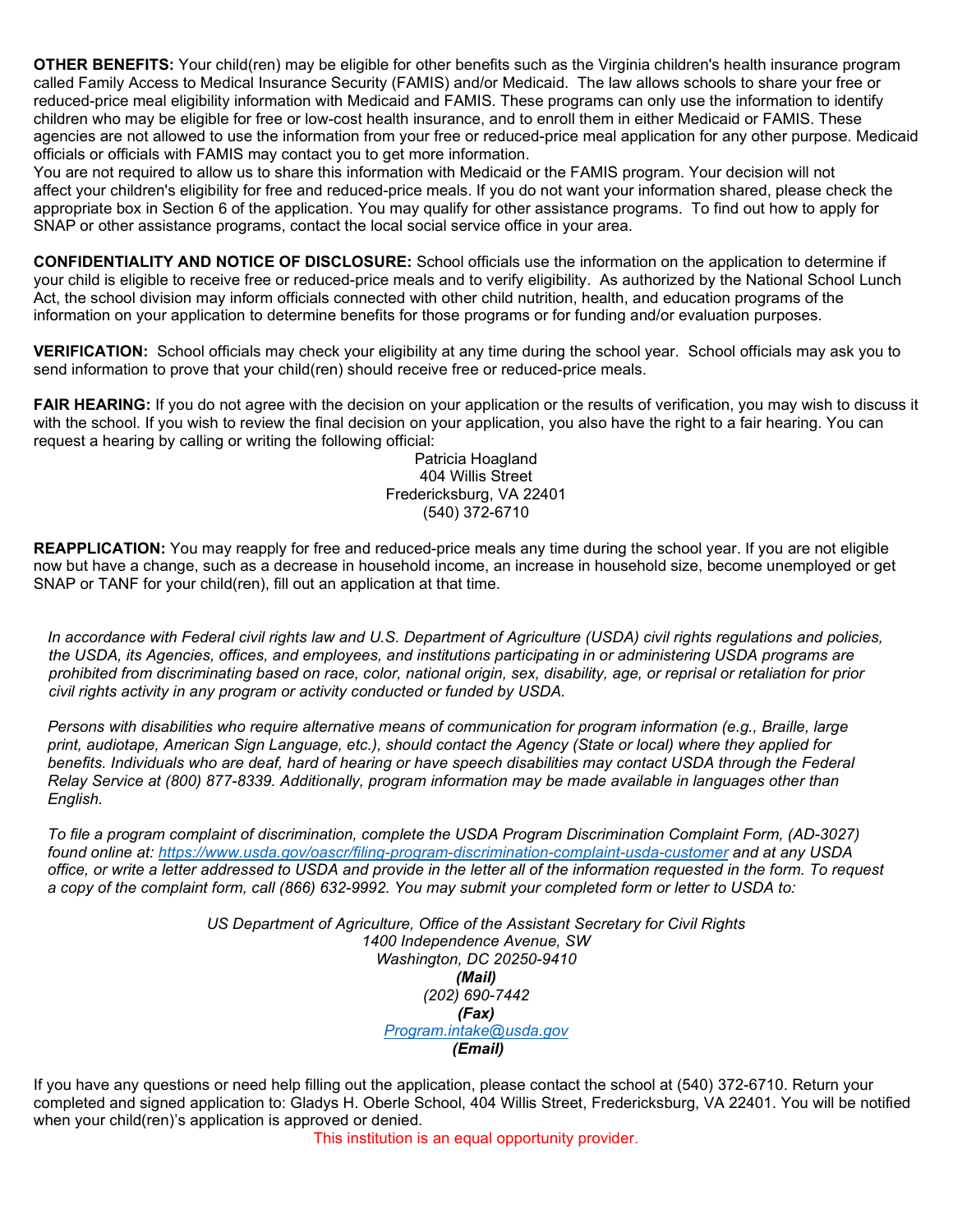### **THE GLADYS H. OBERLE SCHOOL 2022-2023 FREE AND REDUCED-PRICE MEALS APPLICATION**

**Complete, sign, and return the application to Oberle. Please read the instructions included. Contact the school if you need assistance.**

| PART 1: Children in School: List ALL children in school who live in the household. |  |
|------------------------------------------------------------------------------------|--|
|------------------------------------------------------------------------------------|--|

|                                                                                                                                                       | <b>LAST NAME</b> | <b>FIRST NAME</b> | M.I. | <b>GRADE</b> | <b>STUDENT ID</b> | <b>FOSTER</b><br><b>CHILD**</b> |
|-------------------------------------------------------------------------------------------------------------------------------------------------------|------------------|-------------------|------|--------------|-------------------|---------------------------------|
|                                                                                                                                                       |                  |                   |      |              |                   |                                 |
|                                                                                                                                                       |                  |                   |      |              |                   |                                 |
| ◠                                                                                                                                                     |                  |                   |      |              |                   |                                 |
|                                                                                                                                                       |                  |                   |      |              |                   |                                 |
|                                                                                                                                                       |                  |                   |      |              |                   |                                 |
|                                                                                                                                                       |                  |                   |      |              |                   |                                 |
| **If the student(s) you are applying for is a FOSTER CHILD, who is the legal responsibility of a welfare agency or the court, check the box above and |                  |                   |      |              |                   |                                 |
| go to Part 5. If there are other students in the household two are not foster children, complete Part 2 or go to Part 4 if no one in the household    |                  |                   |      |              |                   |                                 |

receives SNAP or TANF benefits.

#### **PART 2: SNAP or TANF: If any member of your household receives SNAP or TANF, list the person's name and case number below. Go to Part 5.**

| Name: | SNAP/TANF Case Number (7-12 digits)  |  |
|-------|--------------------------------------|--|
|       | (Don't use 16-digit EBT card number) |  |

#### **PART 3: If the child you are applying for is homeless, a migrant, or a runaway, check the box and contact the school to discuss.**

| $\Box$ Homeless $\Box$ Migrant $\Box$ Runaway | If you checked one of these boxes, please complete Parts 1,4,5,6,7 |
|-----------------------------------------------|--------------------------------------------------------------------|
|-----------------------------------------------|--------------------------------------------------------------------|

#### **PART 4: ALL OTHER HOUSEHOLDS: List all household members, include the children in school listed above. List gross income (before deductions) and indicated how it was received.**

| List Gross Income before any deductions. Write in how often income is received using the following                                                                            |     |                                                                                                                                                                                                                                            |              |                                                                                                                                                                                                                                                                                                        |              |          |                                                                                                                                                                                                                  |          |              |                                                               |                  |
|-------------------------------------------------------------------------------------------------------------------------------------------------------------------------------|-----|--------------------------------------------------------------------------------------------------------------------------------------------------------------------------------------------------------------------------------------------|--------------|--------------------------------------------------------------------------------------------------------------------------------------------------------------------------------------------------------------------------------------------------------------------------------------------------------|--------------|----------|------------------------------------------------------------------------------------------------------------------------------------------------------------------------------------------------------------------|----------|--------------|---------------------------------------------------------------|------------------|
| abbreviations:                                                                                                                                                                |     |                                                                                                                                                                                                                                            |              |                                                                                                                                                                                                                                                                                                        |              |          |                                                                                                                                                                                                                  |          |              |                                                               |                  |
| (W) Weekly<br>(2WK) Every 2 Weeks<br>(2M) Twice a Month<br>(M) Monthly                                                                                                        |     |                                                                                                                                                                                                                                            |              |                                                                                                                                                                                                                                                                                                        |              |          |                                                                                                                                                                                                                  |          |              |                                                               |                  |
| Names of all<br>Household<br><b>Members</b><br>(Include the children in<br>school above)<br>Do not complete Part 4<br>if all students are foster<br>children or if you listed | Age | <b>Earnings from Work Before</b><br><b>Deductions</b><br>Wages, Salaries, Tips, Strike Benefits,<br>Unemployment Compensation,<br>Worker's Compensation, Net Income<br>Self-Owned Business or Farm<br>Job <sub>1</sub><br>Job <sub>2</sub> |              | Welfare, Child<br>Pensions,<br>Retirement.<br>Support,<br><b>Social Security</b><br><b>Alimony</b><br><b>Public Assistance</b><br>Pension,<br>Supplemental<br>Payments,<br>Welfare<br>Security Income,<br>Payments,<br>Retirement<br>Alimony/Child<br>Income, Veteran's<br>Payments, Social<br>Support |              |          | <b>All Other Income</b><br>Disability Benefits, Cash<br>from Savings,<br>Interest/Dividends, Income<br>from<br>Estates/Trusts/Investments.<br>Regular Contributions from<br>Persons not in the<br>Household, Net |          |              |                                                               |                  |
| a SNAP or TANF case<br>number in Part 2.                                                                                                                                      |     |                                                                                                                                                                                                                                            |              |                                                                                                                                                                                                                                                                                                        |              | Payments |                                                                                                                                                                                                                  | Security |              | Royalties/Annuities/Net<br>Rental Income, Any Other<br>Income |                  |
|                                                                                                                                                                               |     | Amount                                                                                                                                                                                                                                     | How<br>Often | Amount                                                                                                                                                                                                                                                                                                 | How<br>Often | Amount   | How<br>Often                                                                                                                                                                                                     | Amount   | How<br>Often | Amount                                                        | <b>How Often</b> |
| <b>EXAMPLE: Jane</b><br>Doe                                                                                                                                                   | 32  | \$1,800                                                                                                                                                                                                                                    | 2M           | \$0                                                                                                                                                                                                                                                                                                    |              | \$0      |                                                                                                                                                                                                                  | \$0      |              | \$0                                                           |                  |
|                                                                                                                                                                               |     | \$                                                                                                                                                                                                                                         |              | \$                                                                                                                                                                                                                                                                                                     |              | \$       |                                                                                                                                                                                                                  | \$       |              | \$                                                            |                  |
|                                                                                                                                                                               |     | \$                                                                                                                                                                                                                                         |              | \$                                                                                                                                                                                                                                                                                                     |              | \$       |                                                                                                                                                                                                                  | \$       |              | \$                                                            |                  |
|                                                                                                                                                                               |     | \$                                                                                                                                                                                                                                         |              | \$                                                                                                                                                                                                                                                                                                     |              | \$       |                                                                                                                                                                                                                  | \$       |              | \$                                                            |                  |
|                                                                                                                                                                               |     | \$                                                                                                                                                                                                                                         |              | \$                                                                                                                                                                                                                                                                                                     |              | \$       |                                                                                                                                                                                                                  | \$       |              | \$                                                            |                  |
|                                                                                                                                                                               |     | \$                                                                                                                                                                                                                                         |              | \$                                                                                                                                                                                                                                                                                                     |              | \$       |                                                                                                                                                                                                                  | \$       |              | \$                                                            |                  |
|                                                                                                                                                                               |     | \$                                                                                                                                                                                                                                         |              | \$                                                                                                                                                                                                                                                                                                     |              | \$       |                                                                                                                                                                                                                  | \$       |              | \$                                                            |                  |
|                                                                                                                                                                               |     | \$                                                                                                                                                                                                                                         |              | \$                                                                                                                                                                                                                                                                                                     |              | \$       |                                                                                                                                                                                                                  | \$       |              | \$                                                            |                  |
| <b>Total Household</b><br><b>Members</b><br>(Children and<br><b>Adults</b> )                                                                                                  |     |                                                                                                                                                                                                                                            |              |                                                                                                                                                                                                                                                                                                        |              |          |                                                                                                                                                                                                                  |          |              |                                                               |                  |